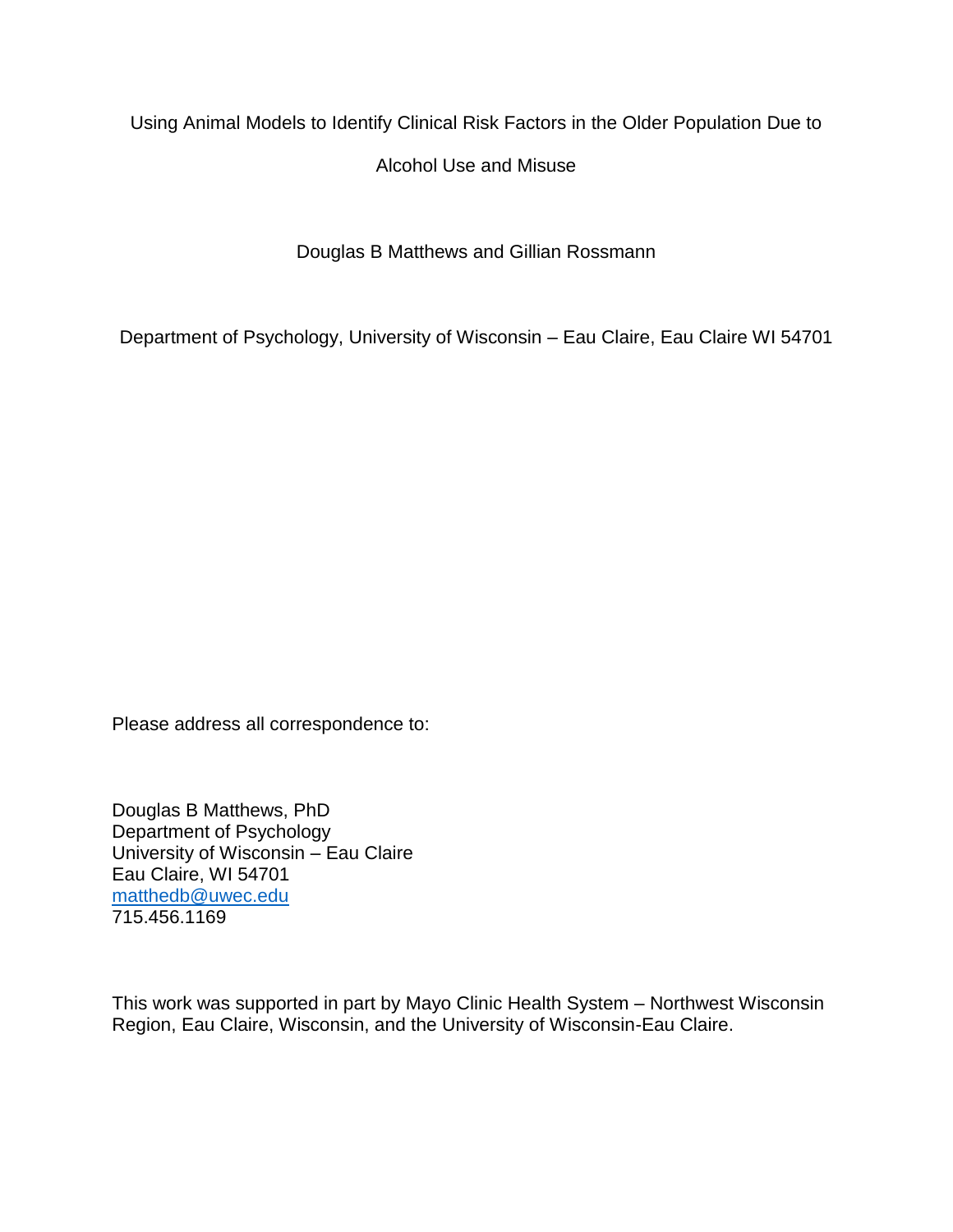## **Abstract**

The number of people over the age of 65 years old is increasing and understanding health risks associated with the aged population is important. Recent research has revealed that alcohol (ethanol) consumption levels in older demographics remain elevated and often occurs in a dangerous binge pattern. Given ethical constraints investigating high level or binge pattern alcohol consumption in humans, animals models are often used to study the effects of ethanol. The current review highlights ongoing work revealing that aged rats are often more sensitive to the effects of acute ethanol compared to younger rats. In addition, the development of ethanol tolerance following chronic exposure may have a different temporal pattern in aged rats compared to younger rats. These differential age effects highlight clinical risk factors for alcohol misuse in the older population.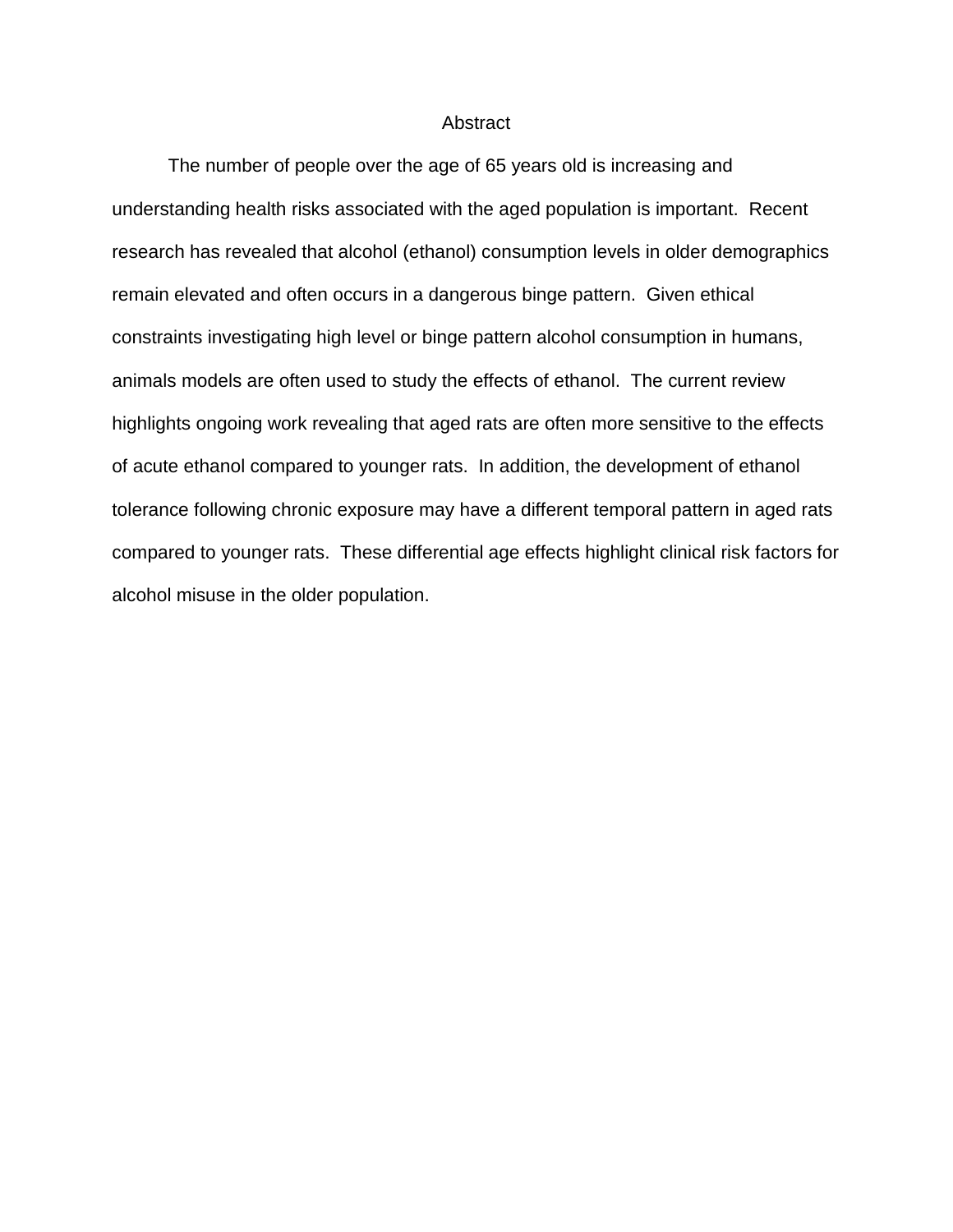Alcohol (ethanol) is the most commonly used and misused drug in the world (Ferreira & Willoughby, 2008) with an estimated 2.3 billion people current alcohol drinkers in 2018 (Global status report on alcohol and health, 2018). The global health cost of alcohol misuse is tremendous and has been estimated to result in over 3 million deaths each year (World Health Organization, Alcohol Fact sheet, 2018) and over 95,000 deaths annually in the United States (Centers for Disease Control and Prevention, 2021). In addition to significant health consequences, alcohol misuse produces significant economic costs to the country and individual states (Sacks et al., 2015). Unfortunately, the negative consequences of alcohol consumption are increasing in most age demographics due to COVID-19 and the number of deaths related to alcohol use and misuse have increased in the first 18 months of the COVID-19 pandemic (White et al., 2022). Understanding the effects of alcohol consumption and identifying the mechanisms that are responsible for these effects are critical public health concerns. However, even though alcohol has a simple chemical structure, research has found that the drug produces its effects through a wide variety of mechanisms in the central nervous system including GABAergic (for review see Kumar et al., 2009), glutamatergic (for review see Bell et al., 2016; Johnson et al., 2020), serotonergic (for review see Lovinger, 1999), adenosine (for review see Nam et al., 2013), and dopaminergic (for review see Dahchour & Ward, 2022) systems to name several (for a general overview please see Vena et al., 2020; Elvig et al., 2021). These multiple mechanisms work in concert to impact complex behaviors such as motor movement (Dar, 2015), the rewarding properties of the drug (Martin-Fardon & Weiss,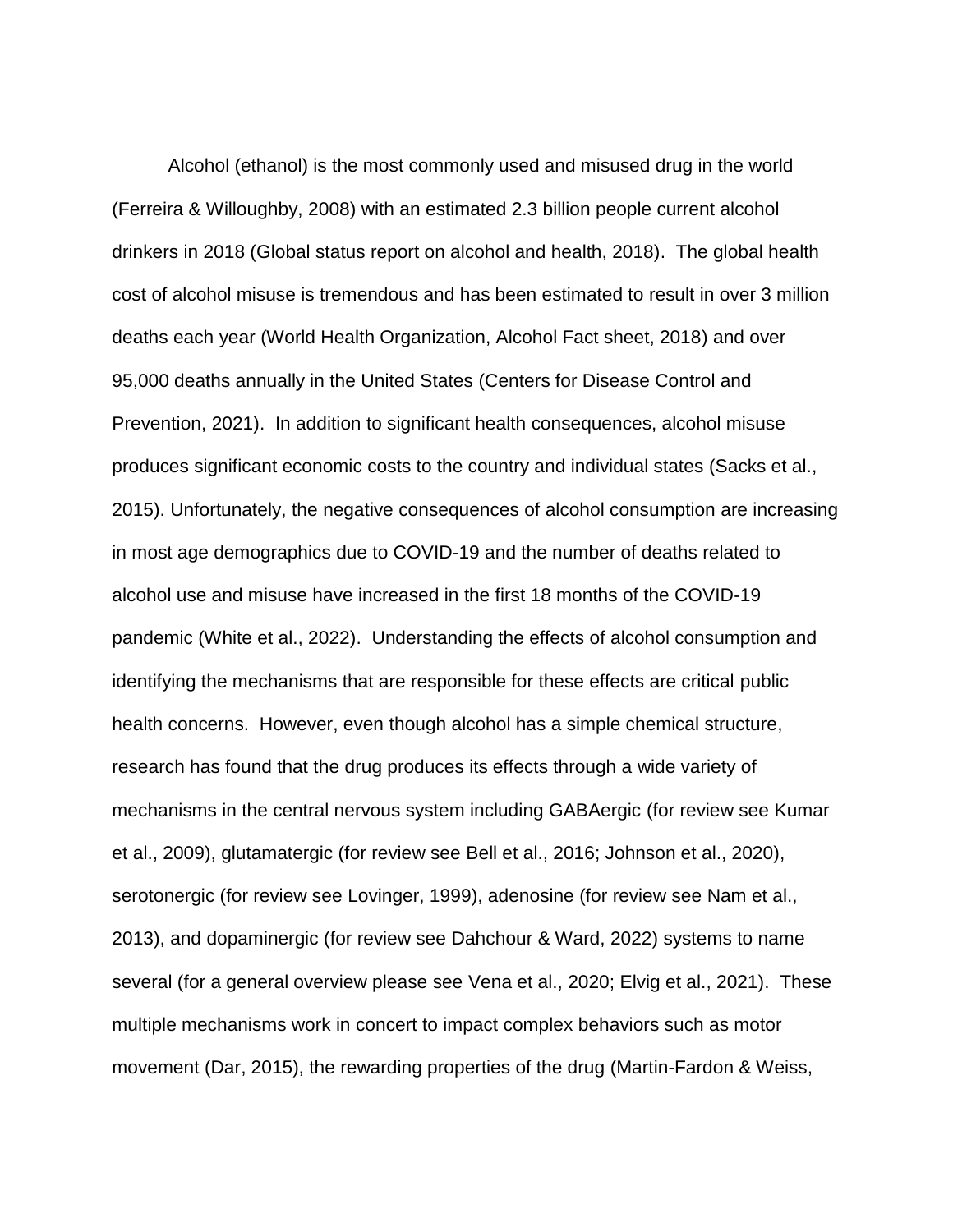2012), cognition (Van Skike et al., 2019) and anxiety-like behavior (Pandey et al., 2017). As such, having a complete understanding of the effects produced by alcohol has proven challenging.

The complexity in understanding alcohol's effects due to its numerous mechanisms of action is also confounded due to a wealth of research demonstrating that biological age is a critical factor in understanding how alcohol impacts behavior. Initially, the majority of research investigating the effect of alcohol occurred in adult subjects. Following the description of fetal alcohol syndrome (Jones & Smith, 1973), much work focused on, and continues to be focused on, the question of how alcohol impacts development during prenatal and/or early postnatal exposure. Groundbreaking work in the late 1990s spearheaded by Linda Spear and Ellen Whit began to focus on the issue of how biological age is a modifying factor in understanding the effects of alcohol. Specifically these researchers, and many others, focused on investigating differential effects of ethanol in adolescent animals compared to adult animals (Spear & Varlinskaya, 2005; Chin et al., 2010; Matthews, 2010; Witt, 2010; Spear, 2018; Crews et al., 2019). In general, this research has demonstrated that adolescent animals are significantly less sensitive to the effects of ethanol compared to adult animals when measured in a variety of either behavioral or electrophysiological measures.

Research understanding the effects of ethanol in prenatal, early postnatal, adolescent, and adult animals have been informative and provided important mechanisms underlying these differential behavioral effects. Recently, research efforts have begun to focus on investigating the behavioral effects produced by ethanol in aged animals. This expansion of focus has occurred for good reasons as outlined by several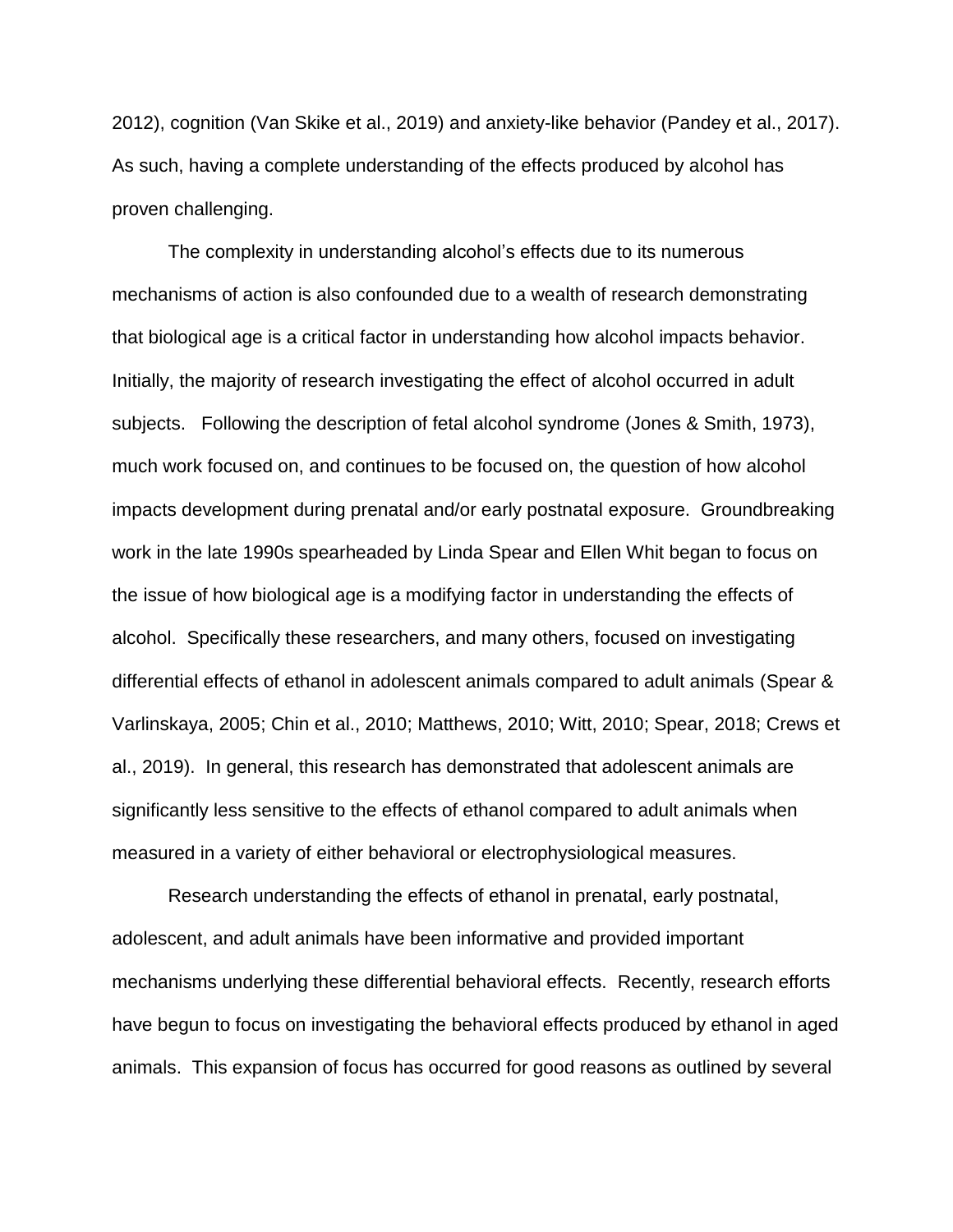papers in the present special issue. For example, the average age of the population in most, if not all countries, is increasing. Specifically, by the year 2050, it is predicted that the number of people over the age of 60 years old will increase from 900 million people to approximately 2.1 billion people (The World Population Prospects, 2015). Older individuals use healthcare more than younger individuals as measured by dollars spent (Lassman et al., 2014) and consequently, the increase in the population age threatens to overwhelm health care systems by producing a "silver tsunami" (Tampi et al., 2015) due to older adults needing medical care. It is therefore important to not only identify factors that negatively impact the health of older adults, but also determine how age alters neurological mechanisms thereby producing these effects. Stated directly, investigating and understanding the health risks of older adults is a critical public health care issue.

Recent research has demonstrated that aged adults, similar to younger adults, frequently consume alcohol and the consumption pattern is often in a dangerous binge pattern (Blazer & Wu, 2009; Laberge et al., 2020; Breslow et al., 2017; Han et al., 2019; Calvo et al., 2020). In fact, alcohol consumption in the aged population is becoming more problematic over time. Specifically, compared to younger drinkers, the percentage increase in older adults who consume alcohol is greater than that found in younger populations (Keyes et al., 2019). Furthermore, older females without children have the largest increase in heavy drinking of all demographics (McKetta & Keyes, 2019). It is therefore critical to investigate the effects of alcohol consumption in the aged population.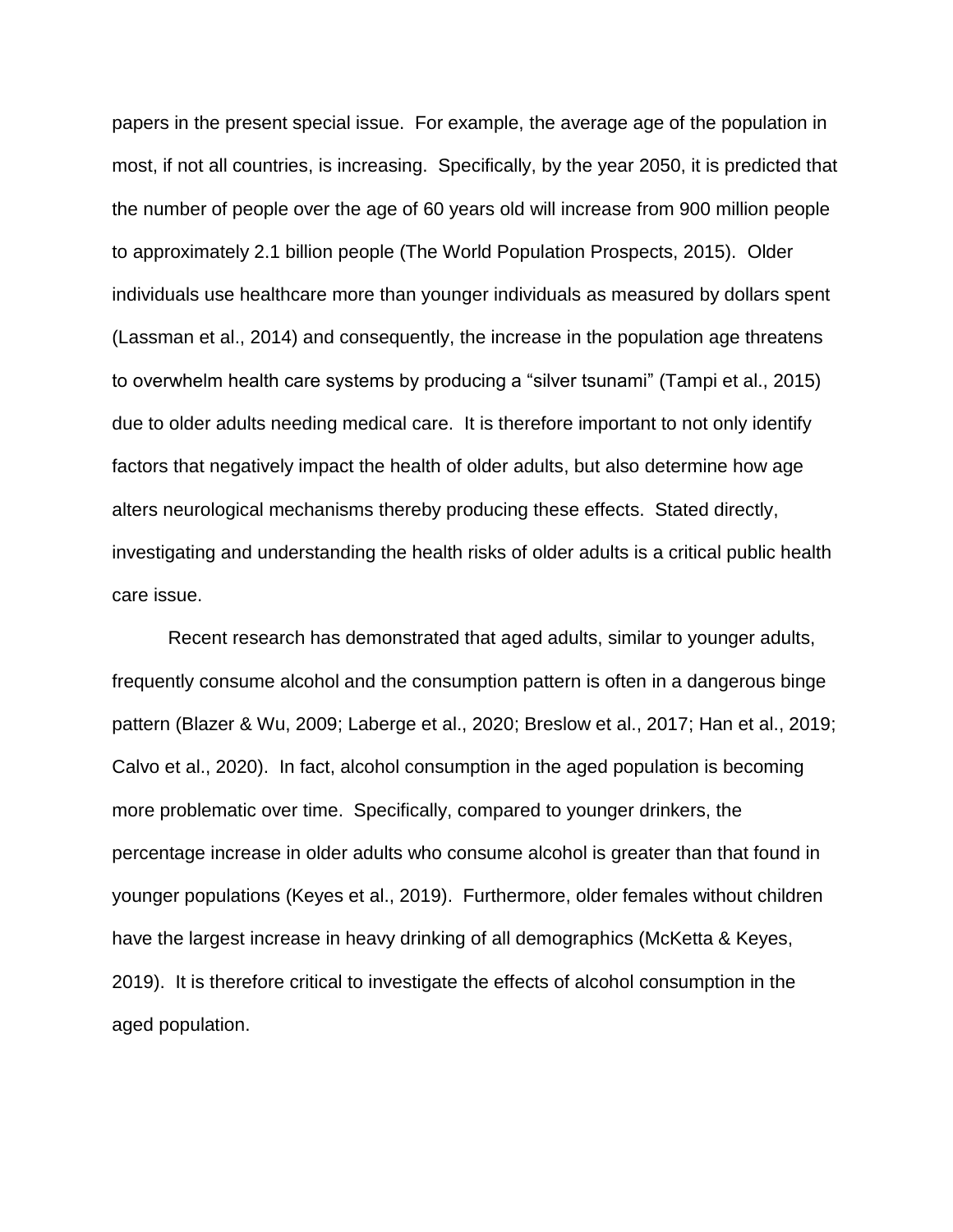Due to ethical constraints, in addition to clinical studies using human subjects, animal subjects are being used to investigate the effects of ethanol in older subjects. In addition, recent studies have begun to identify potential mechanisms in the CNS of aged animals that may cause differential effects of ethanol in aged subjects compared to younger subjects. In the following review, we will discuss recent behavioral data highlighting differential effects of ethanol in aged animals compared to younger animals. In addition, we will attempt to place this framework within known clinical risk factors to the aged population. Finally, we will briefly identify needed areas for research to further understand how ethanol impacts the older population.

The overarching conclusion of our work investigating the effects of ethanol in aged animals compared to younger animals is that the normal aging process increases the sensitivity of the animal to ethanol in most behavioral measures. In addition, the increased sensitivity to ethanol in aged subjects is not solely due to altered ethanol metabolism and therefore likely involves central nervous system mechanisms. Finally, the increased sensitivity to ethanol in the aged population produces clinical health risks that may be life-threatening.

Acute ethanol administration produces a constellation of effects that are dosedependent. These effects include increases in the "loss of righting reflex", also commonly referred to as sleep time (the length of time an animal is unconscious and laying on its back following a high dose ethanol challenge), impairments in motor coordination and movement termed ataxia, decreases in core body temperature termed hypothermia, impairments in specific types of cognition including changes in hippocampal dependent learning and memory, and alterations in anxiety-like behaviors.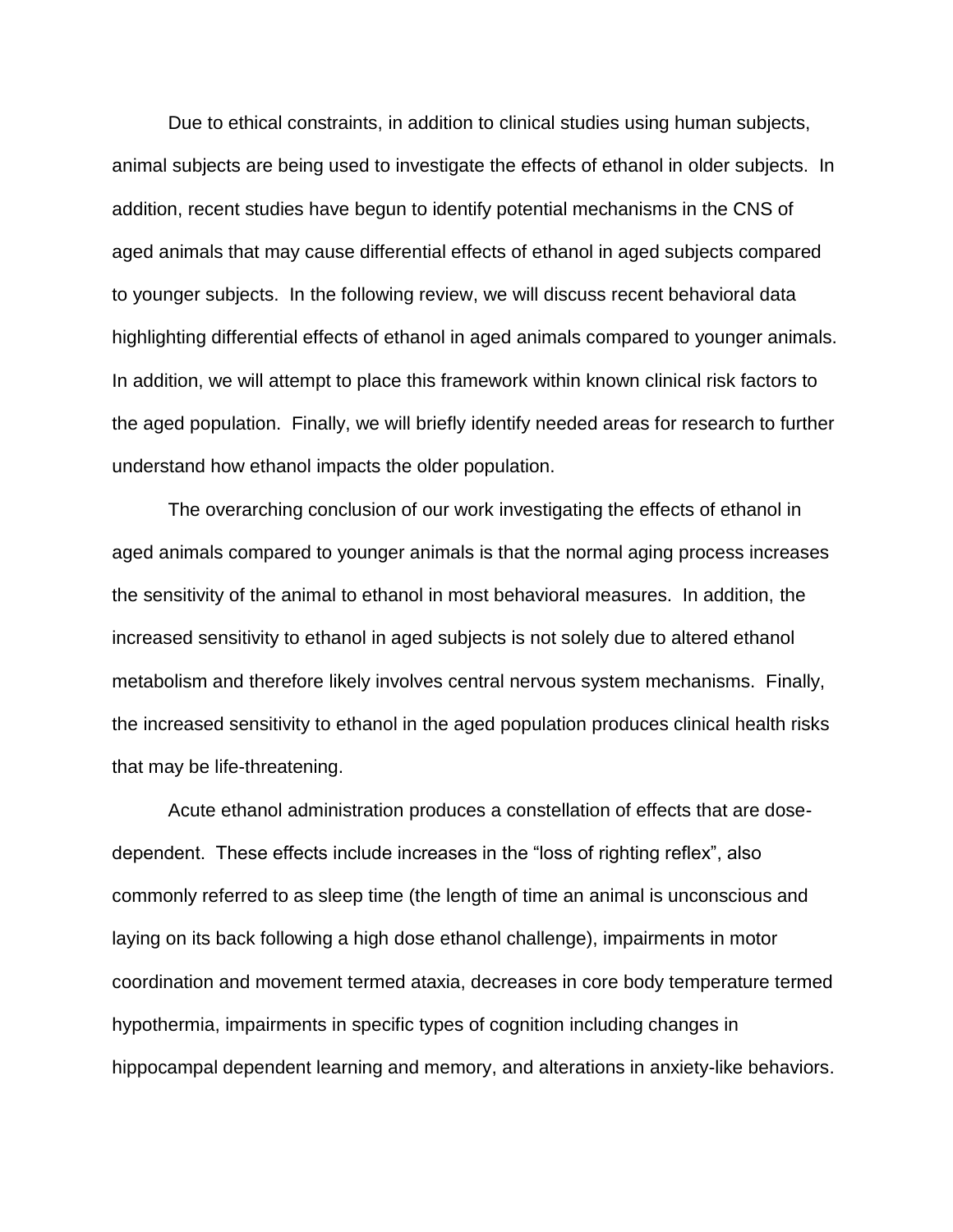Ethanol exposure affects most of these behaviors greater in aged animals compared to younger animals, and, each behavior has clinical health implications in humans. Therefore it is important to understand how ethanol impacts the aged subject to gain therapeutic treatments and educational information to protect the older population.

Loss of Righting Reflex: Loss of righting reflex (LORR) is a standard technique that measures sensitivity to high dose ethanol (Majchrowicz, 1975) by determining 1. The length of time needed for a rat to lose consciousness and remain in a supine position; 2. The length of time needed for a rat to regain consciousness, or regain the righting reflex, and roll over onto all four paws (typically determined in our lab as occurring 3 times in a 60-second time period); 3. The blood ethanol level at which animals regain the righting reflex. Sensitivity is defined as longer LORR and/or a lower blood ethanol concentration upon regaining the righting reflex. An acute ethanol challenge results in aged rats having a significantly longer loss of righting reflex compared to adults and adolescent animals (Ornelas et al., 2015; Gano et al., 2017; Perkins et al., 2018). The specificity in LORR supports the hypothesis that the increased sensitivity in aged animals to ethanol involves a CNS mechanism as demonstrated by the fact that the time needed for losing the righting reflex is not significantly different by age (Gano et al., 2017; Perkins et al., 2018) and aged animals regain the righting reflex at significantly lower blood ethanol levels (Perkins et al., 2018). In addition, with the exception of peak blood ethanol levels following a 3.0 g/kg ethanol injection (Perkins et al., 2018), blood ethanol levels are mostly similar between different ages (Ornelas et al., 2015; Gano et al., 2017; Perkins et al., 2018). Finally, the strain of the animal does not appear to impact the increased sensitivity in aged animals to the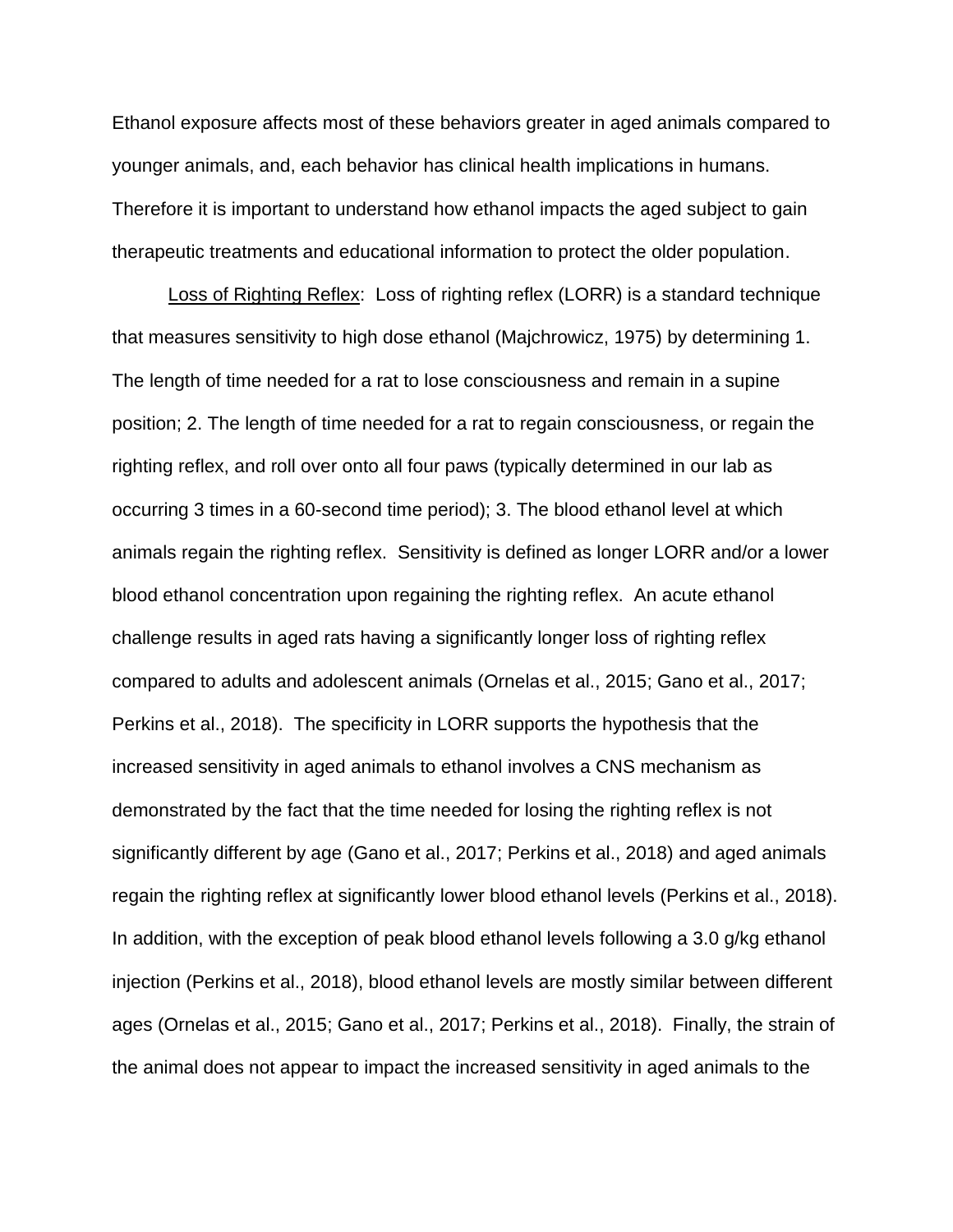loss of righting reflex, in that similar results are found using Sprague Dawley rats (Ornelas et al., 2015) and F344 rats (Gano et al., 2017; Perkins et al., 2018).

Chronic exposure to ethanol often produces tolerance, or a reduction in the behavioral effect under investigation following a drug challenge, and can be investigated using the LORR. We have conducted two studies that have revealed chronic ethanol administration produces tolerance to the loss of righting reflex in aged subjects, which may be different than that found in younger subjects. For example, we administered low to moderate ethanol doses (1.0 g/kg or 2.0 g/kg ethanol or saline control) to adolescent, adult, and aged male Sprague Dawley rats in a chronic binge-like fashion and then approximately three-weeks following the chronic intermittent treatment administered a high dose (3.0 g/kg) ethanol challenge. Aged animals chronically administered the low to moderate doses of ethanol and then challenged with the high dose ethanol injection showed ethanol tolerance as evidenced by reduced sleep times. However, the tolerance to the high dose challenge following the chronic low dose ethanol treatment was not seen in adolescent or adult animals (Matthews et al., 2019). We have also investigated if chronic intermittent ethanol exposure during adolescence alters LORR to an ethanol challenge late in life. Once again, it appears tolerance to high dose ethanol as measured by loss of righting reflex exists and can last for a majority of the animals' lifespan. Specifically, if adolescent animals are exposed to high dose ethanol (5.0 g/kg ethanol) in a chronic binge fashion during adolescence and then allowed to age until ~17 months, tolerance to a high dose challenge as measured by loss of righting reflex still persists (Matthews et al., 2017).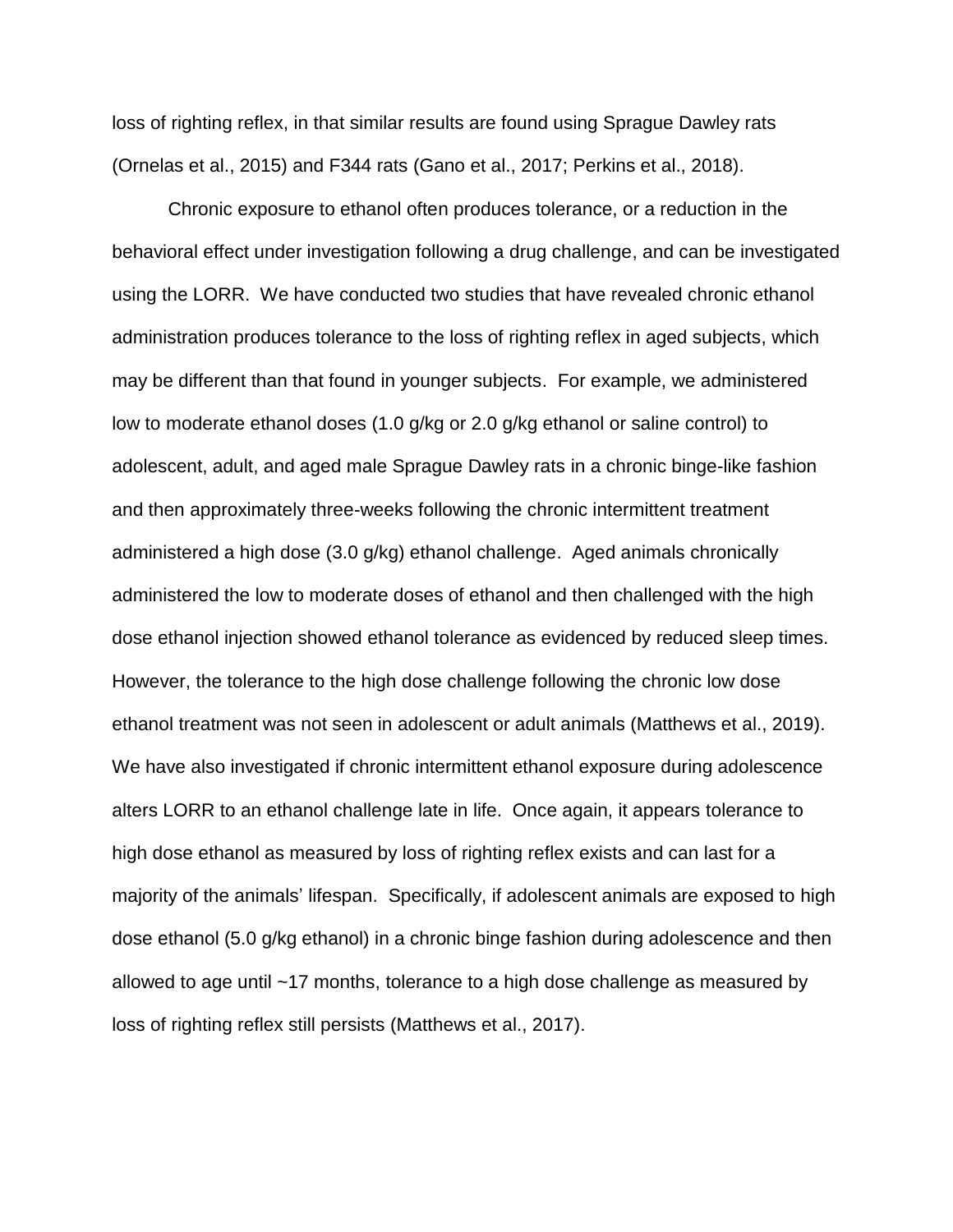Clinically, consumption of high dose alcohol can produce unconsciousness that can lead to life threatening consequences. The present data in aged rats demonstrates that older people without a long history of alcohol consumption may be at a greater risk of serious health consequences if the drinking approaches a binge level of consumption (4+ drinks in females or 5+ drinks in males that raise the blood ethanol level to 80 mg/dl in two hours). Furthermore, if consumption takes place in a mixed aged group where younger individuals are not as impacted by the alcohol consumption level, older individuals may be at a greater risk due to social pressure to consume alcohol at higher levels. Finally, research has shown that most people begin consuming alcohol as adolescents (Haighton et al., 2016) often in a binge pattern (US Department of Health and Human Services, 2019). Such consumption patterns may produce long-lasting tolerance that impacts future drinking patterns in older populations, leading to additional dangerous behaviors.

Ataxia: Acute ethanol exposure produces impairments in motor coordination in animals (for review see Dar, 2015) and body posture and sway in humans (Mills & Bisgrove, 1983). In animal models, ataxia can be measured using a variety of different techniques including the accelerating rotarod and aerial righting reflex. The accelerating rotarod requires subjects to locomotor on a rotating rod that slowly accelerates in speed and the dependent measure of ataxia is either the time spent on the rod or the speed at which the subject falls off the rotating rod. The aerial righting reflex capitalizes on the natural reflex of rodents to rotate in the air when released over foam pads to land on its paws. Ethanol impairs performance in both tasks indicating ethanol-induced ataxia (Bogo et al., 1981; Frye et al., 1981; Rustay et al., 2003). Similar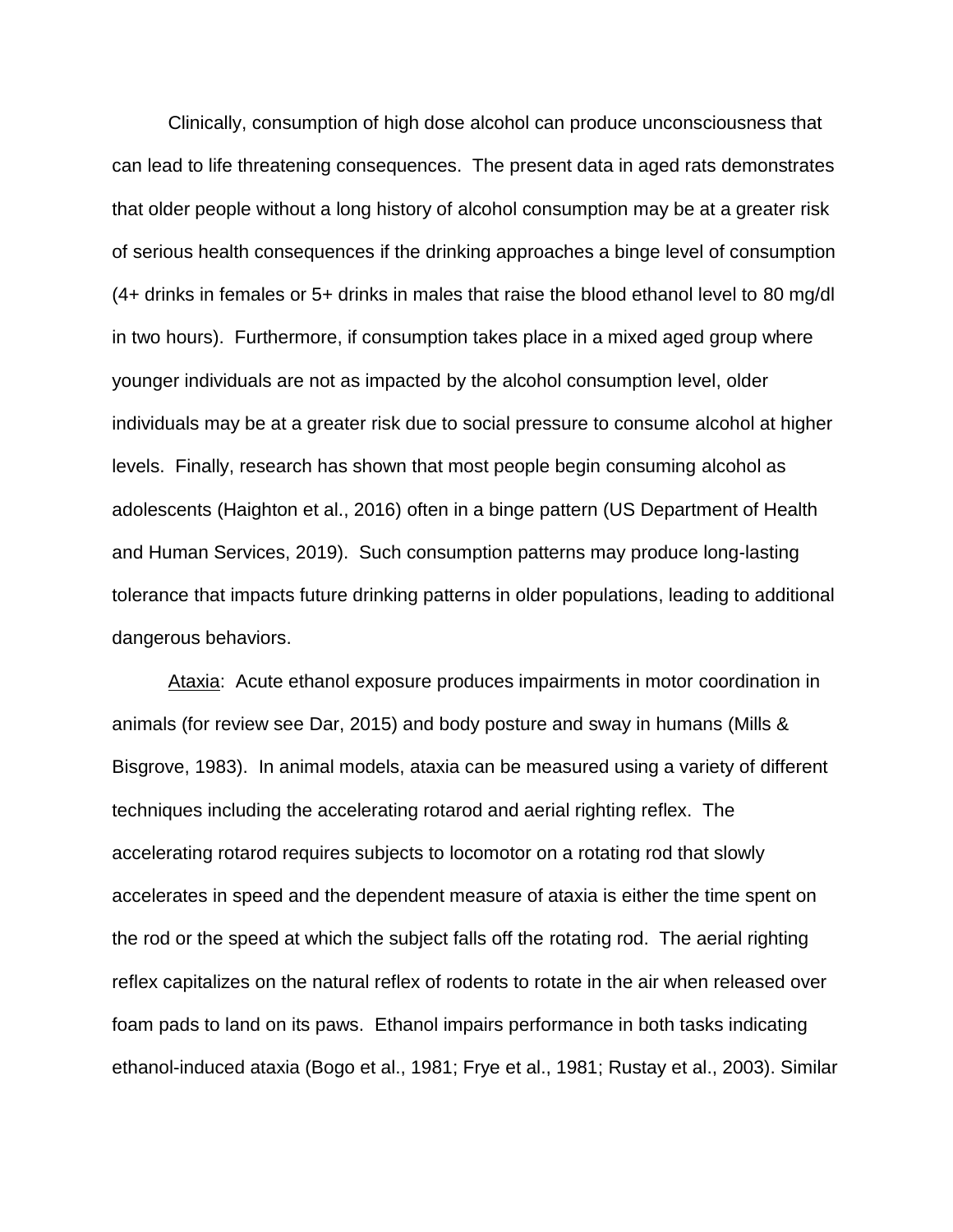to the effects of high dose ethanol on loss of righting reflex, aged rats have significantly greater levels of ataxia following acute ethanol administration compared to younger animals. For example, aged rats require significantly greater heights to right themselves in the aerial righting task compared to adult or adolescent animals when tested with either low doses of ethanol (1.0 g/kg) or moderate doses of ethanol (2.0 g/kg) (Van Skike et al., 2010; Novier et al., 2013). In addition, similar doses of acute ethanol will produce significantly greater ataxic effects in aged rats compared to younger rats when subjects are tested on the accelerating rotarod task (Novier et al., 2013; Ornelas et al., 2015).Furthermore, the significant increase in ethanol-induced ataxia in aged animals is not completely due to differential blood ethanol levels in animals of different ages, as determined by partial clearance curves and analysis of covariance between ataxic impairment and blood ethanol levels (Van Skike et al., 2010; Novier et al., 2013; Ornelas et al., 2015). Interestingly, the increased motor impairment produced by an acute ethanol challenge in aged animals as measured with the aerial righting reflex did not show tolerance. Specifically, when animals were first exposed to ethanol in a chronic intermittent fashion and then challenged with an acute ethanol injection, similar levels of ataxia were found (Matthews & Mittleman, 2017).

The clinical health implications for increased ataxia following low to moderate ethanol exposure in the aged subjects are readily apparent. Specifically, falling is a significant health-risk factor for the aged. In fact, in 2019, over 3 million hospital visits in the aged population were due to falling and resulted in over 34,000 deaths in people aged 65 and older, which was the leading cause of injury or death in this age group [\(https://www.cdc.gov/falls/index.html\)](https://www.cdc.gov/falls/index.html). Given the reported levels of alcohol consumption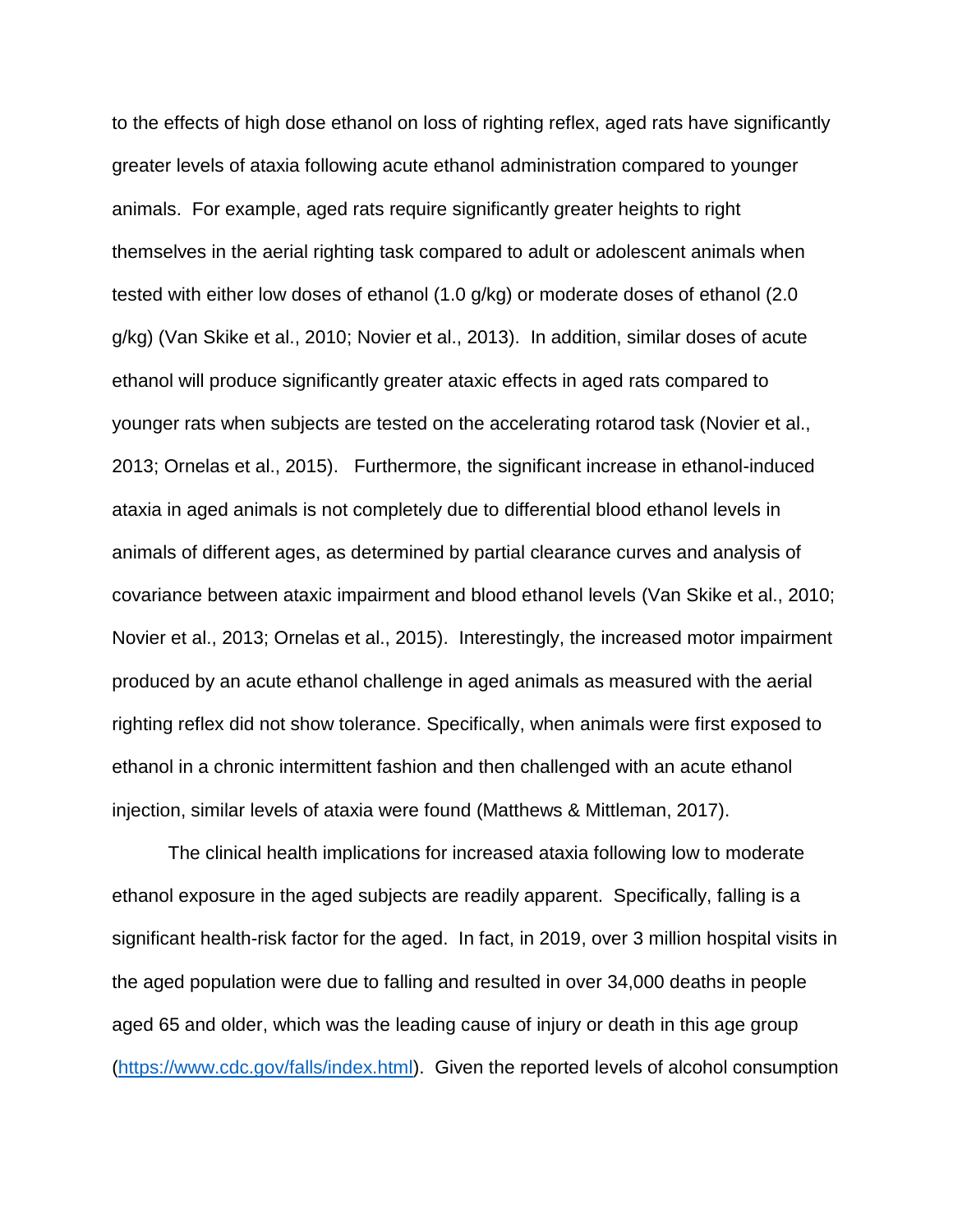in the aged population and preclinical data revealing that similar levels of ethanol exposure increase deficits in motor function, it is critical that health education that is focused on the risk factors of ethanol exposure and mobility in the aged be enhanced. Furthermore, chronic intermittent ethanol exposure did not produce tolerance to the effect of an ethanol challenge when measured by the aerial righting reflex (Matthews & Mittleman, 2017). This lack of tolerance could produce further health risks as it relates to falling. Namely, older adults with a history of alcohol consumption may develop tolerance to some effects of alcohol but may not develop tolerance as readily to the motor impairing effects of the drug. Further work is needed to determine if such risks factors help explain the high number of yearly deaths due to falling in aged adults.

Hypothermia: Dangerous reductions in core body temperature are a significant health risk for the older population (for review see CDC, MMWR, March 05, 2003, 53(8), 172-173). Understanding risk factors beyond general ambient air temperature is important to protect the older population from frostbite or death resulting from hypothermia. Acute ethanol exposure produces hypothermia in both humans and animal models (Abel & York, 1979; Brasser & Spear, 2002; Freund, 1973; Ristuccia et al., 2007; Silveri & Spear, 2000; York, 1982; Ward & Cowley, 1999). Furthermore, it has been found that ethanol exposure interacts with advanced age to increase the hypothermic responses to ethanol. Specifically, low doses of acute ethanol exposure (1.0 g/kg, i.p.) does not produce differential hypothermia between aged, adult, or adolescent male rats, but higher acute doses of ethanol (3.0 g/kg i.p.) produce significantly greater hypothermia in aged male rats compared to adult or adolescent rats (Watson et al., 2020). Furthermore, when core body temperatures are different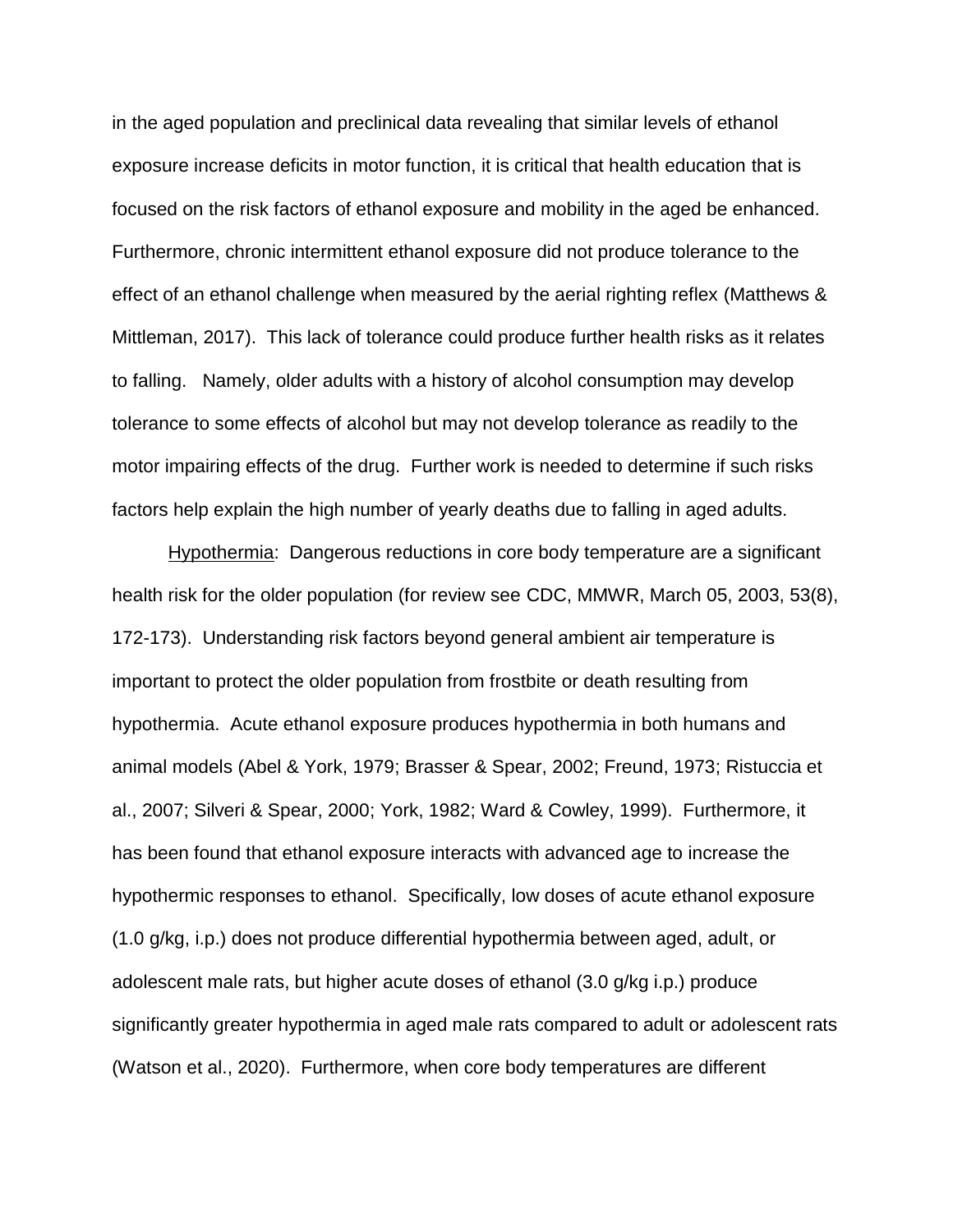between aged and adult animals 180-minutes post ethanol administration, blood ethanol levels are not significantly different between the two ages. This suggests the increased hypothermia in aged animals is not simply due to altered liver function producing differential blood ethanol levels. The increased risk for hypothermia in aged populations highlights the need for education concerning alcohol consumption and cold weather in aged adults, specifically in locations where cold weather and alcohol consumption frequently occur.

Cognition: It has long been shown that in adult rodents, ethanol will selectively impair some types of learning and memory, while either sparing or facilitating other types of learning and memory. For example, acute ethanol will impair hippocampal dependent spatial reference memory (Matthews & Best, 1995; Matthews et al., 2002; Acheson et al., 2001) and hippocampal dependent spatial working memory (Hoffmann & Matthews, 2001). Furthermore, ethanol will impair contextual learning (Melia et al., 1996) and trace classical conditioning (Weitemier & Ryabinin, 2003). Conversely, ethanol spares nonspatial, cue based learning. In fact, if tasks are constructed in such a way that the cue based (or nonspatial task) is actually a correct response, ethanol can facilitate performance in these tasks (Matthews et al., 1999). Finally, it has been shown that ethanol alters the electrophysiological properties of neurons in the hippocampus, in that it temporarily decreases the "spatial specificity" of hippocampal place cells (Matthews et al., 1996; White & Best, 2000). This work has been exhaustively reviewed (Van Skike et al., 2019).

Few studies have examined the effect of acute ethanol exposure on cognition in aged animals. What has been found suggests that the basal cognitive ability of the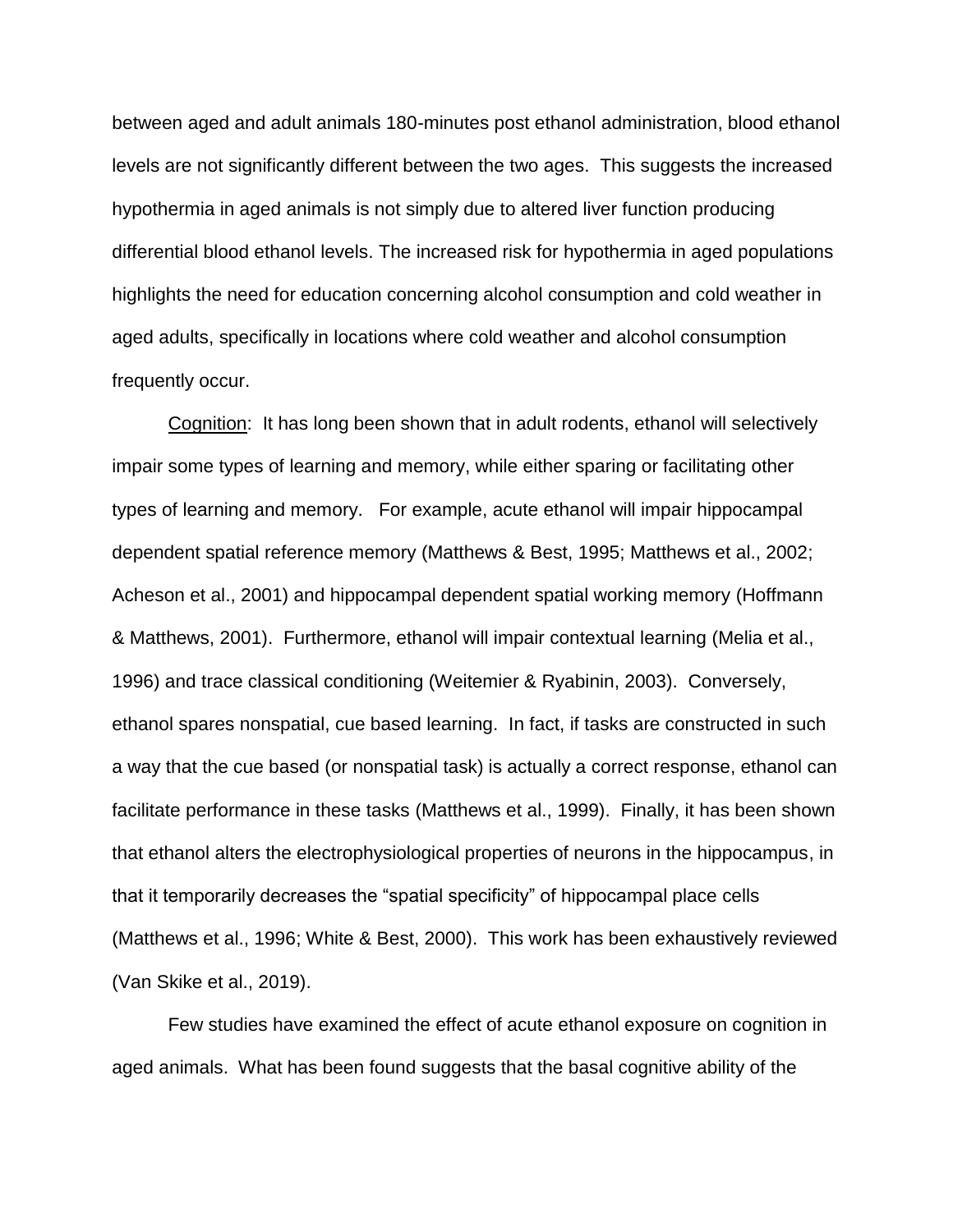animals is critical to understanding the effect of acute ethanol on learning and memory. In our first study investigating the effects of acute ethanol in aged and adult animals, we concluded that acute ethanol produces a significantly greater effect in aged animals compared to adult animals (Novier et al., 2013). In this study, we trained animals in the spatial version of the Morris water maze task and then challenged them with either ethanol or allopregnanolone, a neurosteroid that mirrors many of the effects of ethanol in cognitive tasks (Matthews et al., 2002; Rabinowitz et al., 2014) and *in vivo* electrophysiological studies (Tokunaga et al., 2003). Acute ethanol produced significantly greater spatial memory impairments in aged animals compared to adult animals when latency to the escape platform was the dependent variable. However, when swim pathlength to the escape platform was analyzed, only a main effect of ethanol dose was found (Novier et al., 2013). This mixed effect, a significantly greater effect in swim latency but not swim pathlength, suggests the effect of acute ethanol on some forms of cognition are not as clear cut as seen with LORR, ataxia, or hypothermia. We further explored the effect of acute ethanol on cognition by first having animals of various ages learn the spatial version of the water maze task and then separating them into either "cognitively spared" or "cognitive impaired" subjects based on their baseline learning and only testing the cognitively spared animals. Acute ethanol administration did not produce a significantly greater spatial memory impairment in cognitively spared aged animals that were the same age as those tested by Novier et al., 2013 (~19 months of age) but did produce a significantly greater impairment when cognitively spared subjects were between 29 and 33 months of age (Matthews et al., 2020). The results of these two studies are interesting because they reveal that rats in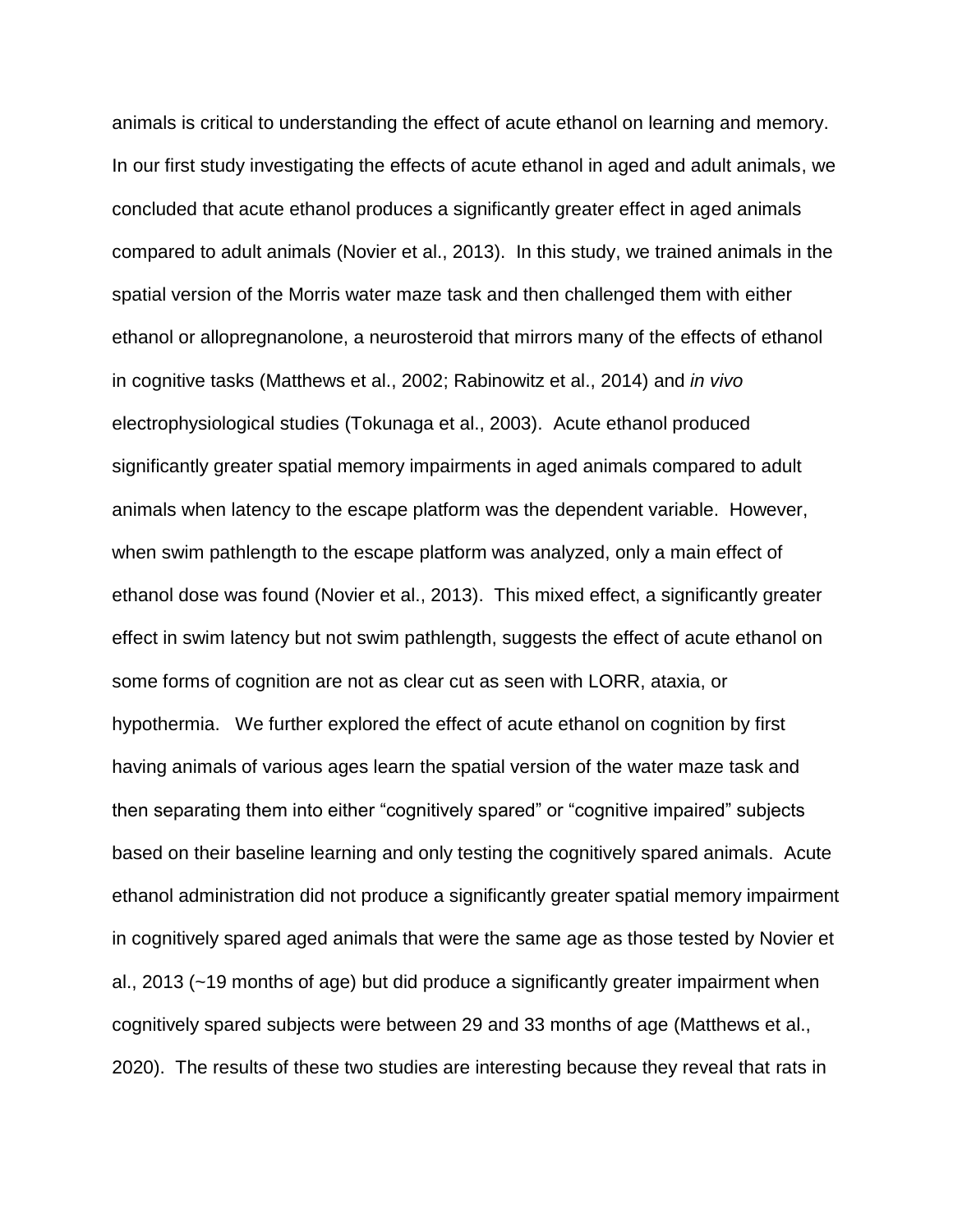the "early stages of aging" category (~18 to 20 months) have selective effects following acute ethanol administration. Namely acute ethanol impairs motor coordination, hypothermia, and sleep time more in "early aged" animals compared to younger animals but hippocampal-dependent learning and memory is not altered in early aged animals compared to younger animals. In addition, the results highlight the importance of determining baseline cognition prior to administering ethanol challenges in learning and memory tasks that use aged subjects.

Most individuals begin alcohol consumption as adolescents and much research has demonstrated that adolescent ethanol exposure produces long lasting behavioral and neurobiological effects (see Crews et al., 2019 for review). To investigate if adolescent ethanol exposure impacts cognition late in life, we undertook a longitudinal study design where male Sprague-Dawley rats were treated with ethanol, or water as a control, during adolescence and then tested on a variety of behaviors over the next ~17 months of life (Matthews et al., 2017). Adolescent ethanol exposure produced subtle cognitive deficits that lasted through the lifespan but also, and somewhat surprisingly, produced an exaggerated impairment to an acute ethanol challenge late in life (postnatal day 531). In an additional study, either adult or aged male rats were exposed to ethanol in a chronic fashion via liquid diet for seven weeks before undergoing a variety of tests including spatial learning in the Morris water maze followed by an ethanol or allopregnanolone challenge (Novier et al., 2016). Chronic ethanol exposure via liquid diet produced subtle, but significant, impairments in spatial memory in aged and adult rats, but allopregnanolone only impaired spatial memory in the adult but not aged animals. These data suggest aging and ethanol consumption may differentially impact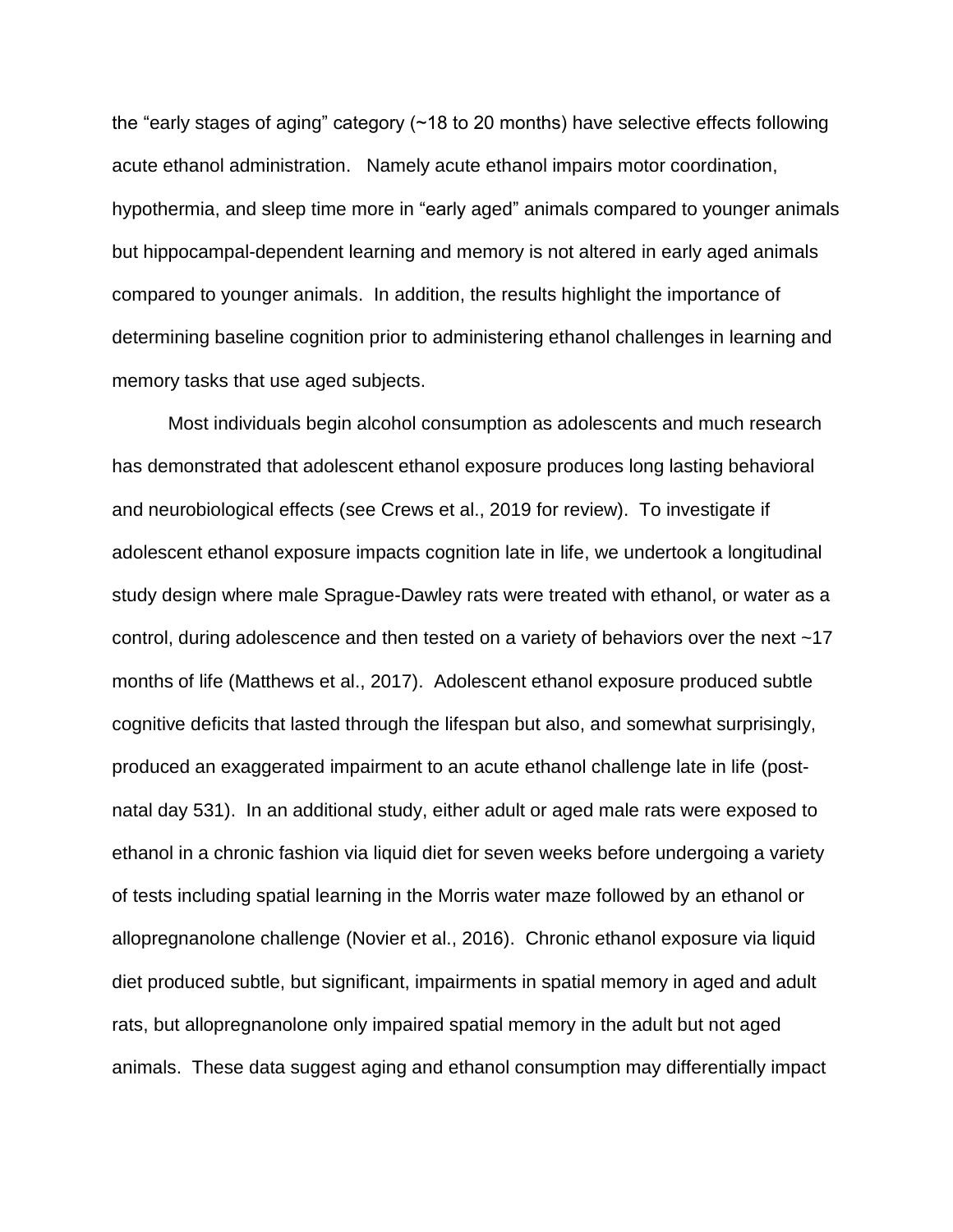GABA<sup>A</sup> receptors, thereby producing differential age effects in the allopregnanolone challenge.

Clinical implications of the effect of acute ethanol and cognition are several. Older adults generally experience reductions in cognitive function that increase with age (see Foster this issue). Interaction of age and alcohol use can cause additional impairments in cognitive function in the aged populations that can result in significant health and personal risk, such as over/under medication taking and/or financial loss. Furthermore, alcohol use across the lifespan has recently been identified as a significant factor leading to the development of dementia, including Alzheimer's Disease (Schwarzinger et al., 2018). As such, it is critical that additional research be conducted on the impact of acute, chronic, and lifetime ethanol exposure in animals models on cognitive function late in life.

Anxiety: Alcohol can impact the expression of anxiety in a bi-directional manner. Following an acute exposure alcohol can be anxiolytic, that is it can result in a reduction in self-reported anxiety in humans and produced behavioral changes that are interpreted as reducing anxiety in animal models. Following withdrawal from chronic exposure to ethanol, an increase in anxiety in humans is reported and behavioral changes in animal models occur that are interpreted as producing an anxiogenic effect (see Eckardt et al., 1998 for an exhaustive review of this early work).

We have conducted two studies that investigate the effect of chronic ethanol exposure on anxiety-like behavior in aged animals. Firstly, chronic ethanol exposure via liquid diet for seven weeks increased anxiety-like behavior in aged male rats compared to control aged males rats, as evidenced by significant decreased open arm entries,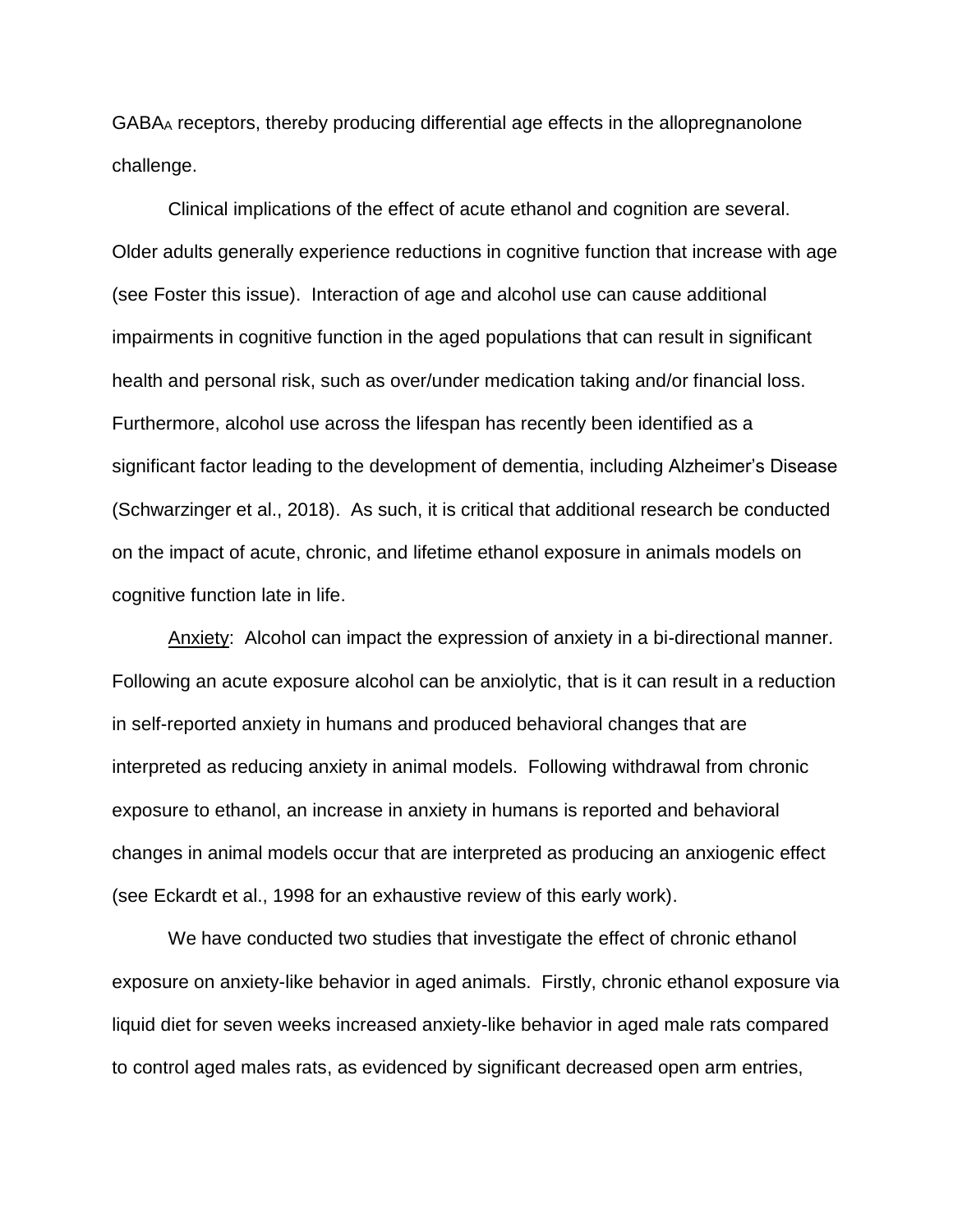decreased open arm time, and increased closed arm time in the elevated plus maze. In addition, the pattern of behavior in chronic ethanol exposed aged rats appeared different than the pattern of behavior in chronic ethanol exposed adult rats. However, differential exposure levels in the liquid diet procedure precluded our ability to directly compare increased anxiety-like behavior in the two ages (Novier et al., 2016). To overcome the differential intake of ethanol via liquid diet in our previous study, we administered ethanol in a chronic intermittent fashion via intraperitoneal injections to adolescent, adult, and aged male rats and measured a variety of behaviors including anxiety-like behavior on the elevated plus maze (Matthews et al., 2019). In this experiment, no difference in anxiety-like behavior was found between animals of different ages administered ethanol. Additional research using other models of anxietylike behavior in rodents (open field, zero maze, light dark box) are needed to more fully ascertain if differences exist between aged animals and younger animals as it relates to the effect of chronic ethanol on anxiety-like behaviors.

Continuing to investigate the effect of ethanol in aged animals on measures of anxiety-like behaviors are critical, as these measures have strong clinical implications. Considering stress reduction has been reported as a cause of alcohol consumption (Pohorecky, 1981) and perceived levels of stress increase later in life as people age (Osmanovic-Thunstrom et al., 2015) it is possible that ethanol consumption levels are rising in the aged population due to increases in stress, either real or perceived. Future research is needed to address this critical health question.

Future directions: The majority of the studies reviewed in this article use only male rodents as subjects. This is an obvious, glaring weakness of the studies and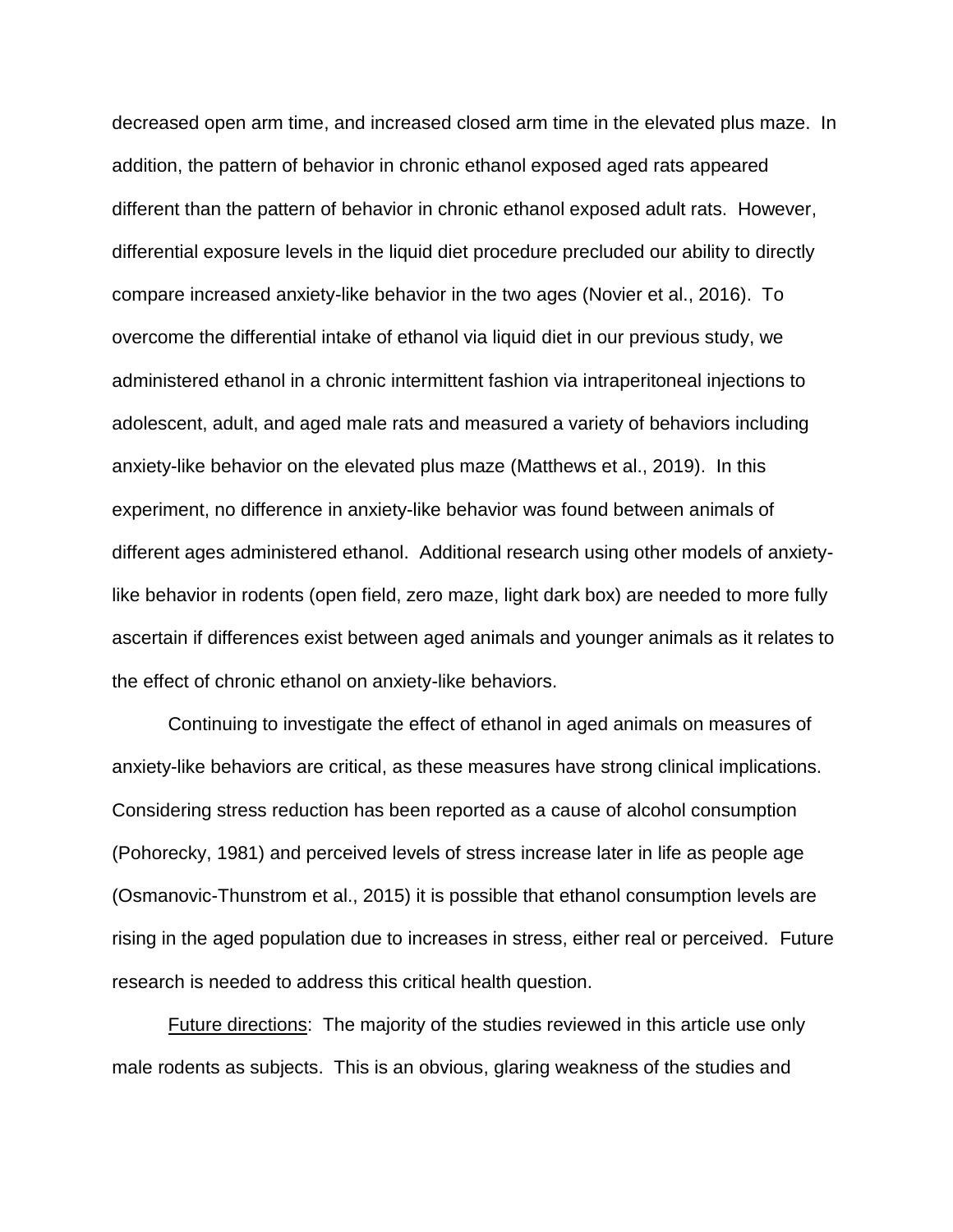highlight the need for studies that include sex as a factor. Secondly, there is a need for longitudinal studies that investigate the effect of ethanol exposure across the lifespan. Such studies should include exposure prenatally and/or early postnatally, during adolescence and/or throughout the lifespan. Studies such as these are labor intensive, but critical and currently are often not done. As outlined in the Foster paper (this issue) studies that collect data in adulthood and then speculate conclusions to the aged time period are insufficient substitutes. Third, studies addressing ethanol self-administration in aged rats are currently lacking. Such studies are needed. Finally, additional studies are needed to identify potential neurobiological mechanisms that produce the altered behavioral effects reported in this and other papers in this issue. Studies of each of these types are currently being conducted in our laboratory.

Conclusion: Biological age has long been a critical factor in understanding the effect of alcohol on behavior. Recently it has become clear that investigating aged subjects is also foundational to understanding the effects of both acute and chronic alcohol. Targeted studies have demonstrated that aged rodents are significantly more sensitive to the effects of ethanol compared to younger animals in most tasks. In addition, the clinical implications of the increased sensitivity are important for understanding the health risk factors of the older population. Given the significant increase in the aged population in most, if not all countries in the world, additional research is needed to better understand how alcohol impacts the aged population compared to adults and adolescents.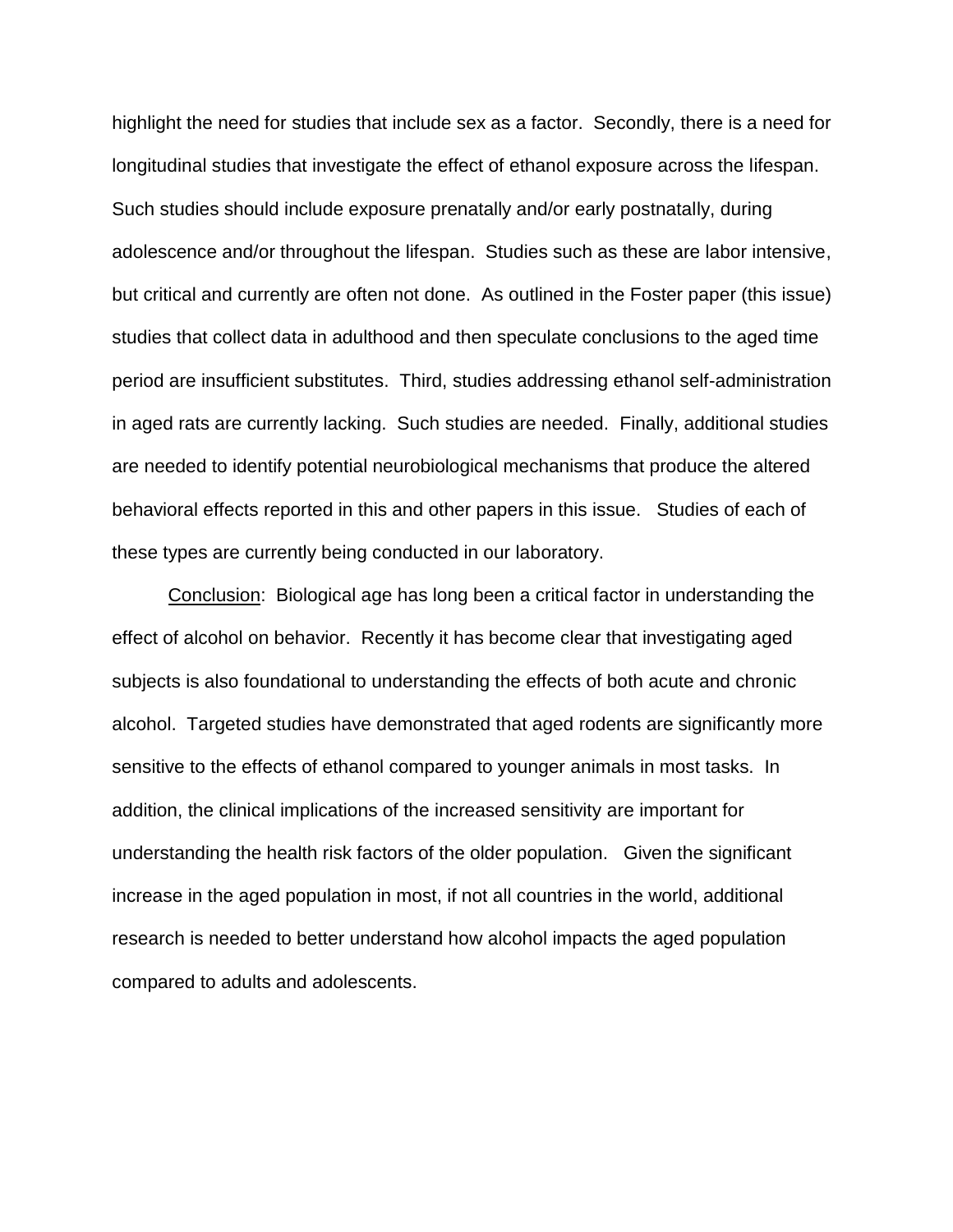## References

- Abel, E. L., & York, J. L. (1979). Age-Related Differences in Response to Ethanol in the Rat. *Physiological Psychology, 7*(4), 391-395. <Go to ISI>://WOS:A1979JC22100012
- Acheson, S. K., Ross, E. L., & Swartzwelder, H. S. (2001, Apr). Age-independent and doseresponse effects of ethanol on spatial memory in rats. *Alcohol, 23*(3), 167-175. <https://www.ncbi.nlm.nih.gov/pubmed/11435027>
- Bell, R. L., Hauser, S. R., McClintick, J. N., Rahman, S., Edenberg, H. J., Szumlinski, K. K., & McBride, W. J. (2016). Ethanol-Associated Changes in Glutamate Reward Neurocircuity: A Minireview of Clinical and Preclinical Genetic Findings. *Progress in Molecular Biology and Translational Science, 137*. [https://doi.org/http://dx.doi.org/10.1016/bs.pmbts.2015.10.018](https://doi.org/http:/dx.doi.org/10.1016/bs.pmbts.2015.10.018)
- Blazer, D. G., & Wu, L. T. (2009, Oct). The epidemiology of at-risk and binge drinking among middle-aged and elderly community adults: National Survey on Drug Use and Health. *Am J Psychiatry, 166*(10), 1162-1169[. https://doi.org/10.1176/appi.ajp.2009.09010016](https://doi.org/10.1176/appi.ajp.2009.09010016)
- Bogo, V., Hill, T. A., & Young, R. W. (1981). Comparison of Accelerod and Rotarod Sensitivity in Detecting Ethanol-Induced and Acrylamide-Induced Performance Decrement in Rats - Review of Experimental Considerations of Rotating Rod Systems. *Neurotoxicology, 2*(4), 765-787. <Go to ISI>://WOS:A1981NL67300013
- Brasser, S. M., & Spear, N. E. (2002, Apr). Physiological and behavioral effects of acute ethanol hangover in juvenile, adolescent, and adult rats. *Behav Neurosci, 116*(2), 305-320. <https://www.ncbi.nlm.nih.gov/pubmed/11996316>
- Breslow, R. A., Castle, I. P., Chen, C. M., & Graubard, B. I. (2017, May). Trends in Alcohol Consumption Among Older Americans: National Health Interview Surveys, 1997 to 2014. *Alcohol Clin Exp Res, 41*(5), 976-986.<https://doi.org/10.1111/acer.13365>
- Calvo, E., Allel, K., Staudinger, U. M., Castillo-Carniglia, A., Medina, J. T., & Keyes, K. M. (2020, Nov 25). Cross-country differences in age trends in alcohol consumption among older adults: a cross-sectional study of individuals aged 50 years and older in 22 countries. *Addiction*.<https://doi.org/10.1111/add.15292>

Centers for Disease Control and Prevention, 2021. Center for Disease Control, MMWR, March 05, 2003, 53(8), 172-172.

Chin, V.S, Van Skike, C.E. & Matthews, D.B. (2010). Effects of ethanol on hippocampal function during adolescence: A look at the past and thoughts on the future. *Alcohol*, 44, 3-14.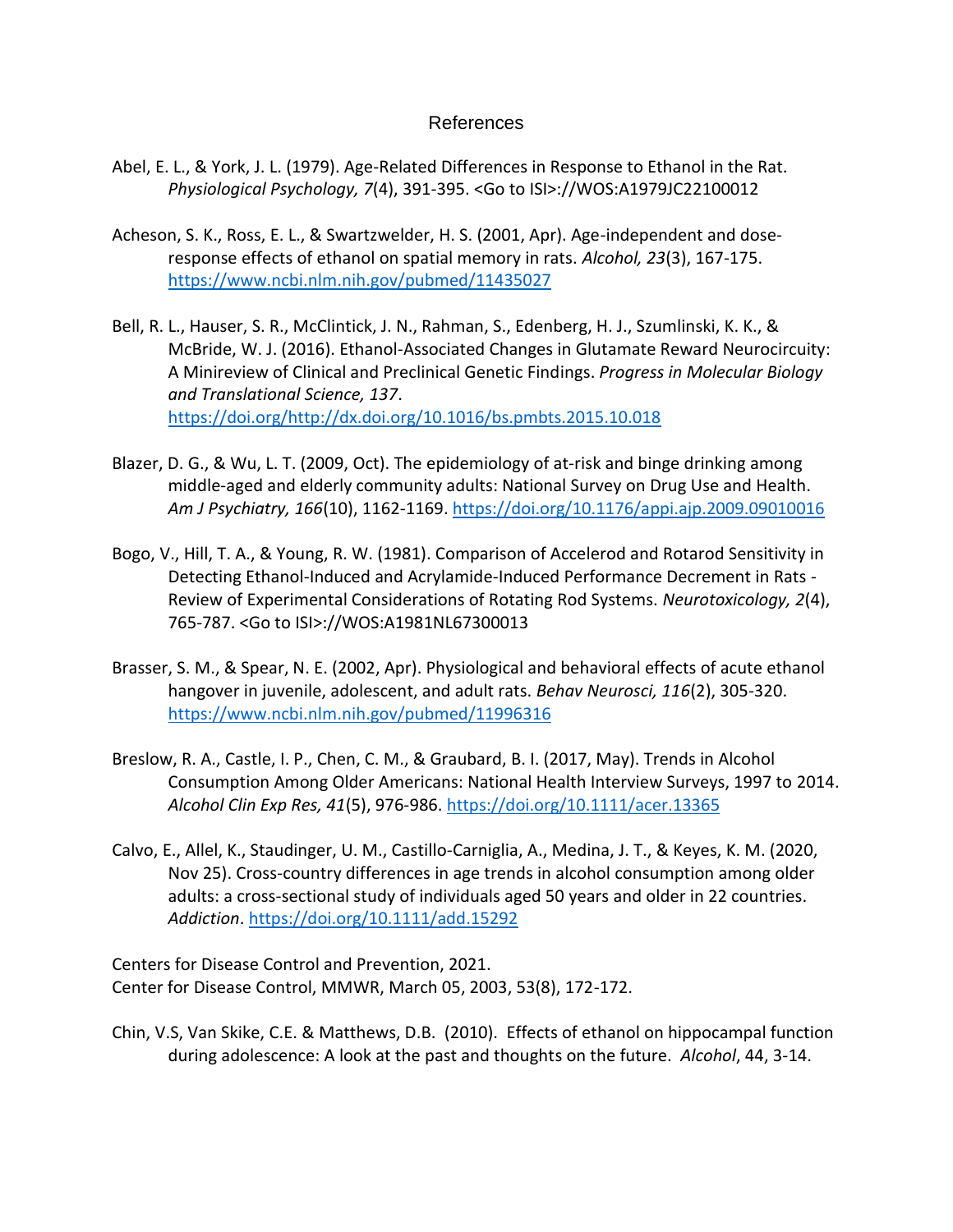- Crews, F. T., Robinson, D. L., Chandler, L. J., Ehlers, C. L., Mulholland, P. J., Pandey, S. C., Rodd, Z. A., Spear, L. P., Swartzwelder, H. S., & Vetreno, R. P. (2019, Sep). Mechanisms of Persistent Neurobiological Changes Following Adolescent Alcohol Exposure: NADIA Consortium Findings. *Alcohol Clin Exp Res, 43*(9), 1806-1822. <https://doi.org/10.1111/acer.14154>
- Dahchour, A., & Ward, R. J. (2022, Mar 12). Changes in Brain Dopamine Extracellular Concentration after Ethanol Administration; Rat Microdialysis Studies. *Alcohol and Alcoholism, 57*(2), 165-175[. https://doi.org/10.1093/alcalc/agab072](https://doi.org/10.1093/alcalc/agab072)
- Dar, M. S. (2015, Aug). Ethanol-Induced Cerebellar Ataxia: Cellular and Molecular Mechanisms. *Cerebellum, 14*(4), 447-465.<https://doi.org/10.1007/s12311-014-0638-4>
- Eckardt, M. J., File, S. E., Gessa, G. L., Grant, K. A., Guerri, C., Hoffman, P. L., Kalant, H., Koob, G. F., Li, T. K., & Tabakoff, B. (1998, Aug). Effects of moderate alcohol consumption on the central nervous system. *Alcoholism-Clinical and Experimental Research, 22*(5), 998-1040. <https://doi.org/DOI> 10.1111/j.1530-0277.1998.tb03695.x
- Elvig, S. K., McGinn, M. A., Smith, C., Arends, M. A., Koob, G. F., & Vendruscolo, L. F. (2021, May). Tolerance to alcohol: A critical yet understudied factor in alcohol addiction. *Pharmacology Biochemistry and Behavior, 204*.<https://doi.org/ARTN> 173155 10.1016/j.pbb.2021.173155
- Global Status Report on Alcohol and Health, 2018.
- Ferreira, M. P., & Willoughby, D. (2008, Feb). Alcohol consumption: the good, the bad, and the indifferent. *Appl Physiol Nutr Metab, 33*(1), 12-20.<https://doi.org/10.1139/H07-175>
- Freund, G. (1973, Aug 16). Hypothermia after acute ethanol and benzyl alcohol administration. *Life Sci, 13*(4), 345-349.<https://www.ncbi.nlm.nih.gov/pubmed/4752488>
- Frye, G. D., Chapin, R. E., Vogel, R. A., Mailman, R. B., Kilts, C. D., Mueller, R. A., & Breese, G. R. (1981). Effects of Acute and Chronic 1,3-Butanediol Treatment on Central Nervous-System Function - a Comparison with Ethanol. *Journal of Pharmacology and Experimental Therapeutics, 216*(2), 306-314. <Go to ISI>://WOS:A1981LF55000017
- Gano, A., Doremus-Fitzwater, T. L., & Deak, T. (2017, Jun). A cross-sectional comparison of ethanol-related cytokine expression in the hippocampus of young and aged Fischer 344 rats. *Neurobiol Aging, 54*, 40-53.<https://doi.org/10.1016/j.neurobiolaging.2017.01.025>
- Haighton, C., Wilson, G., Ling, J., McCabe, K., Crosland, A., & Kaner, E. (2016). A Qualitative Study of Service Provision for Alcohol Related Health Issues in Mid to Later Life. *PLoS One, 11*(2), e0148601.<https://doi.org/10.1371/journal.pone.0148601>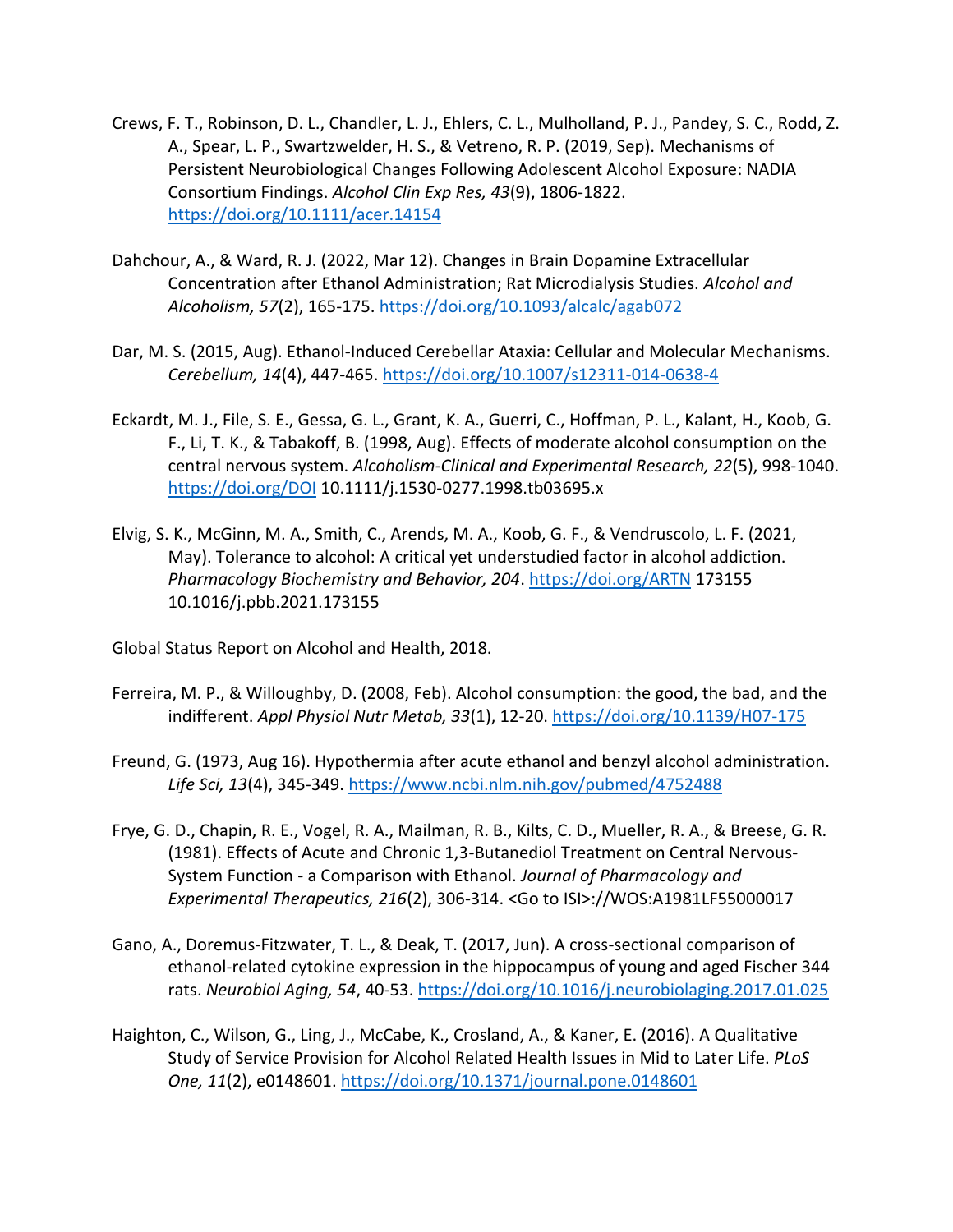- Han, B. H., Moore, A. A., Ferris, R., & Palamar, J. J. (2019, Oct). Binge Drinking Among Older Adults in the United States, 2015 to 2017. *J Am Geriatr Soc, 67*(10), 2139-2144. <https://doi.org/10.1111/jgs.16071>
- Hoffmann, S. E., & Matthews, D. B. (2001, Jun). Ethanol-induced impairments in spatial working memory are not due to deficits in learning. *Alcohol Clin Exp Res, 25*(6), 856-861. <https://www.ncbi.nlm.nih.gov/pubmed/11410722>
- Johnson, K. A., Liput, D. J., Homanics, G. E., & Lovinger, D. M. (2020, Feb). Age-dependent impairment of metabotropic glutamate receptor 2-dependent long-term depression in the mouse striatum by chronic ethanol exposure. *Alcohol, 82*, 11-21. <https://doi.org/10.1016/j.alcohol.2019.06.003>
- Jones, K. L., & Smith, D. W. (1973). Recognition of Fetal Alcohol Syndrome in Early Infancy. *Lancet, 2*(7836), 999-1001. <Go to ISI>://WOS:A1973R111300007
- Keyes, K. M., Calvo, E., Ornstein, K. A., Rutherford, C., Fox, M. P., Staudinger, U. M., & Fried, L. P. (2019, Aug). Alcohol Consumption in Later Life and Mortality in the United States: Results from 9 Waves of the Health and Retirement Study. *Alcohol Clin Exp Res, 43*(8), 1734-1746.<https://doi.org/10.1111/acer.14125>
- Kumar, S., Porcu, P., Werner, D. F., Matthews, D. B., Diaz-Granados, J. L., Helfand, R. S., & Morrow, A. L. (2009, Sep). The role of GABA(A) receptors in the acute and chronic effects of ethanol: a decade of progress. *Psychopharmacology (Berl), 205*(4), 529-564. <https://doi.org/10.1007/s00213-009-1562-z>
- Laberge, S., Bigelow, P., Lagarde, E., & Crizzle, A. M. (2020, May 20). Examining the Association Between Alcohol Consumption and Health Conditions in Community Dwelling Older Adults. *J Community Health*.<https://doi.org/10.1007/s10900-020-00842-8>
- Lassman, D., Hartman, M., Washington, B., Andrews, K., & Catlin, A. (2014, May). US Health Spending Trends By Age And Gender: Selected Years 2002-10. *Health Affairs, 33*(5), 815- 822.<https://doi.org/10.1377/hlthaff.2013.1224>
- Lovinger, D. R. (1999, Aug). 5-HT3 receptors and the neural actions of alcohols: an increasingly exciting topic. *Neurochemistry International, 35*(2), 125-130.<https://doi.org/Doi> 10.1016/S0197-0186(99)00054-6
- Majchrowicz, E. (1975, Sep 17). Induction of physical dependence upon ethanol and the associated behavioral changes in rats. *Psychopharmacologia, 43*(3), 245-254. <https://www.ncbi.nlm.nih.gov/pubmed/1237914>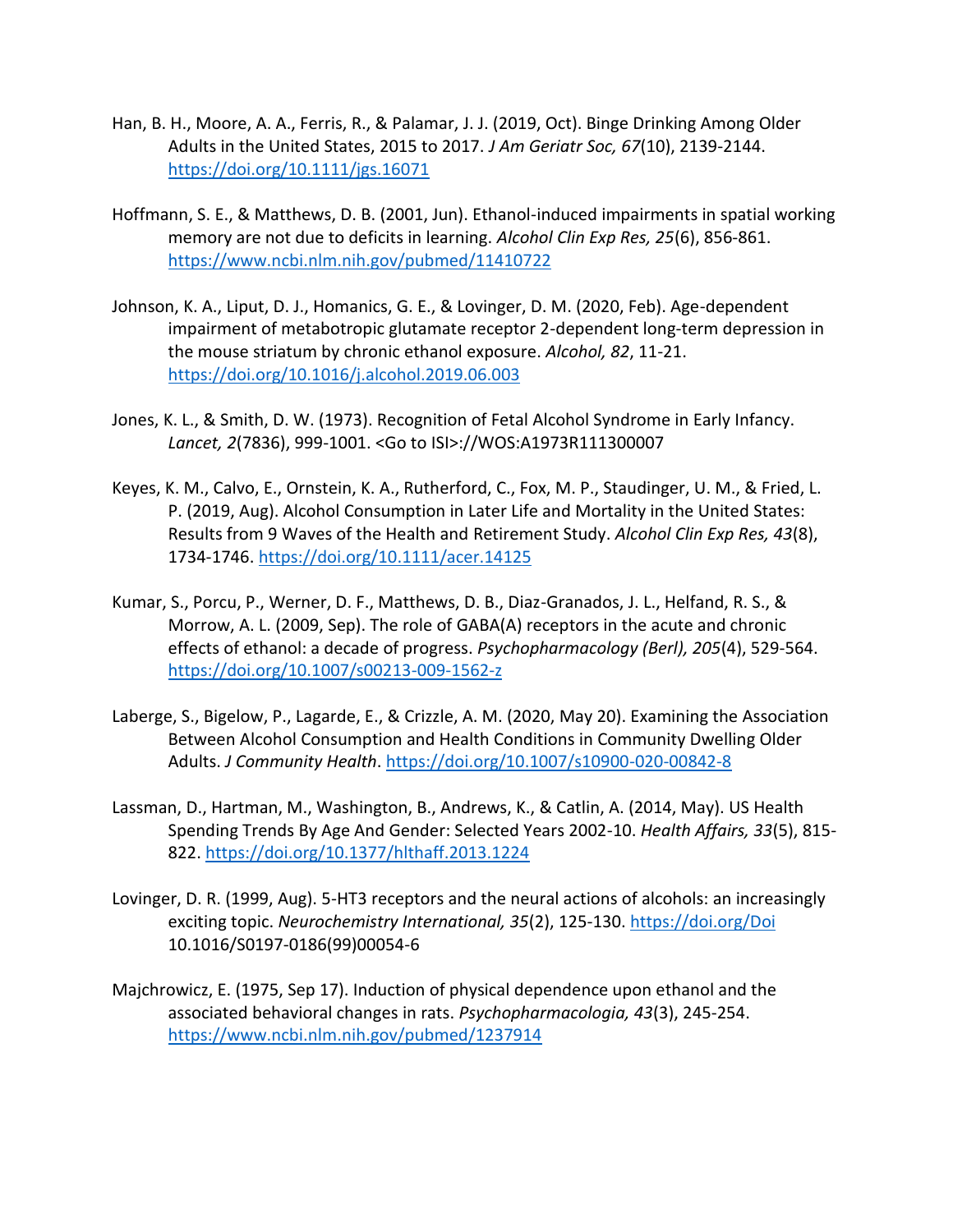- Martin-Fardon, R. & Weiss, F. (2012). Modeling relapse in animals. In: Sommer, W., Spanagel, R. (eds) Behavioral Neurobiology of Alcohol Addiction. Current Topics in Behavioral Neuroscience, vol 13, Springer, Berlin, Heidelberg. doi.org/10.1007/978-3-642-28720- 6\_202.
- Matthews, D. B. (2010, Feb). Adolescence and alcohol: recent advances in understanding the impact of alcohol use during a critical developmental window. *Alcohol, 44*(1), 1-2. <https://doi.org/10.1016/j.alcohol.2009.10.018>
- Matthews, D. B., & Best, P. J. (1995, Mar). Fimbria-Fornix Lesions Facilitate the Learning of a Nonspatial Response Task. *Psychonomic Bulletin & Review, 2*(1), 113-116. <https://doi.org/Doi> 10.3758/Bf03214415
- Matthews, D. B., Ilgen, M., White, A. M., & Best, P. J. (1999, Nov). Acute ethanol administration impairs spatial performance while facilitating nonspatial performance in rats. *Neurobiology of Learning and Memory, 72*(3), 169-179.<https://doi.org/DOI> 10.1006/nlme.1998.3900
- Matthews, D. B., & Mittleman, G. (2017, Sep 14). Age-dependent effects of chronic intermittent ethanol treatment: Gross motor behavior and body weight in aged, adult and adolescent rats. *Neurosci Lett, 657*, 146-150. <https://doi.org/10.1016/j.neulet.2017.08.012>
- Matthews, D. B., Morrow, A. L., Tokunaga, S., & McDaniel, J. R. (2002, Nov). Acute ethanol administration and acute allopregnanolone administration impair spatial memory in the Morris water task. *Alcoholism-Clinical and Experimental Research, 26*(11), 1747-1751. <https://doi.org/10.1097/01.Alc.0000037219.79257.17>
- Matthews, D. B., Novier, A., Diaz-Granados, J. L., Van Skike, C. E., Ornelas, L., & Mittleman, G. (2017, Jun). Impact of adolescent alcohol use across the lifespan: Long-lasting tolerance to high-dose alcohol coupled with potentiated spatial memory impairments to moderate-dose alcohol. *Alcohol, 61*, 33-42. <https://doi.org/10.1016/j.alcohol.2017.01.012>
- Matthews, D. B., Scaletty, S., Schreiber, A., & Trapp, S. (2020, Dec). Acute ethanol administration produces larger spatial and nonspatial memory impairments in 29-33 month old rats compared to adult and 18-24 month old rats. *Pharmacol Biochem Behav, 199*, 173074.<https://doi.org/10.1016/j.pbb.2020.173074>
- Matthews, D. B., Simson, P. E., & Best, P. J. (1996, Apr). Ethanol alters spatial processing of hippocampal place cells: A mechanism for impaired navigation when intoxicated. *Alcoholism-Clinical and Experimental Research, 20*(2), 404-407.<https://doi.org/DOI> 10.1111/j.1530-0277.1996.tb01660.x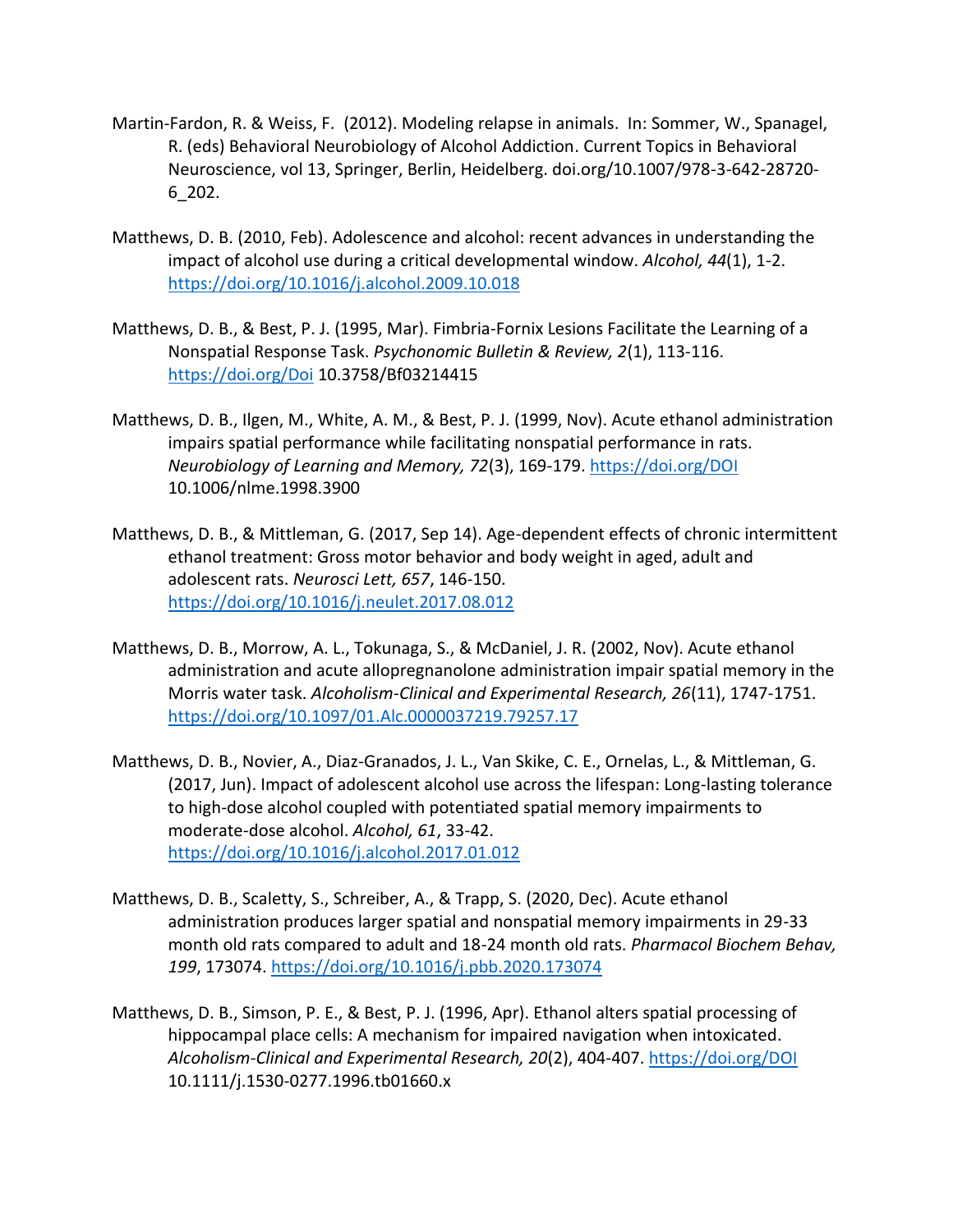- Matthews, D. B., Watson, M. R., James, K., Kastner, A., Schneider, A., & Mittleman, G. (2019, Aug). The impact of low to moderate chronic intermittent ethanol exposure on behavioral endpoints in aged, adult, and adolescent rats. *Alcohol, 78*, 33-42. <https://doi.org/10.1016/j.alcohol.2018.11.005>
- McKetta, S., & Keyes, K. M. (2019, Nov). Heavy and binge alcohol drinking and parenting status in the United States from 2006 to 2018: An analysis of nationally representative crosssectional surveys. *PLoS Med, 16*(11), e1002954. <https://doi.org/10.1371/journal.pmed.1002954>
- Melia, K. R., Ryabinin, A. E., Corodimas, K. P., Wilson, M. C., & Ledoux, J. E. (1996, Sep). Hippocampal-dependent learning and experience-dependent activation of the hippocampus are preferentially disrupted by ethanol. *Neuroscience, 74*(2), 313-322. <https://www.ncbi.nlm.nih.gov/pubmed/8865184>
- Mills, K. C., & Bisgrove, E. Z. (1983). Body Sway and Divided Attention Performance under the Influence of Alcohol - Dose-Response Differences between Males and Females. *Alcoholism-Clinical and Experimental Research, 7*(4), 393-397.<https://doi.org/DOI> 10.1111/j.1530-0277.1983.tb05492.x
- Nam, H. W., Bruner, R. C., & Choi, D. S. (2013, Sep). Adenosine signaling in striatal circuits and alcohol use disorders. *Molecules and Cells, 36*(3), 195-202. <https://doi.org/10.1007/s10059-013-0192-9>
- Novier, A., Ornelas, L. C., Diaz-Granados, J. L., & Matthews, D. B. (2016, Jul). Differences in Behavioral Responding in Adult and Aged Rats Following Chronic Ethanol Exposure. *Alcohol Clin Exp Res, 40*(7), 1462-1472.<https://doi.org/10.1111/acer.13098>
- Novier, A., Van Skike, C. E., Diaz-Granados, J. L., Mittleman, G., & Matthews, D. B. (2013, Aug). Acute alcohol produces ataxia and cognitive impairments in aged animals: a comparison between young adult and aged rats. *Alcohol Clin Exp Res, 37*(8), 1317-1324. <https://doi.org/10.1111/acer.12110>
- Ornelas, L. C., Novier, A., Van Skike, C. E., Diaz-Granados, J. L., & Matthews, D. B. (2015, Mar). The effects of acute alcohol on motor impairments in adolescent, adult, and aged rats. *Alcohol, 49*(2), 121-126.<https://doi.org/10.1016/j.alcohol.2014.12.002>
- Osmanovic-Thunstrom, A., Mossello, E., Akerstedt, T., Fratiglioni, L., & Wang, H. X. (2015, Sep). Do levels of perceived stress increase with increasing age after age 65? A populationbased study. *Age and Ageing, 44*(5), 828-834.<https://doi.org/10.1093/ageing/afv078>
- Pandey, S. C., Kyzar, E. J., & Zhang, H. B. (2017, Aug 1). Epigenetic basis of the dark side of alcohol addiction. *Neuropharmacology, 122*, 74-84. <https://doi.org/10.1016/j.neuropharm.2017.02.002>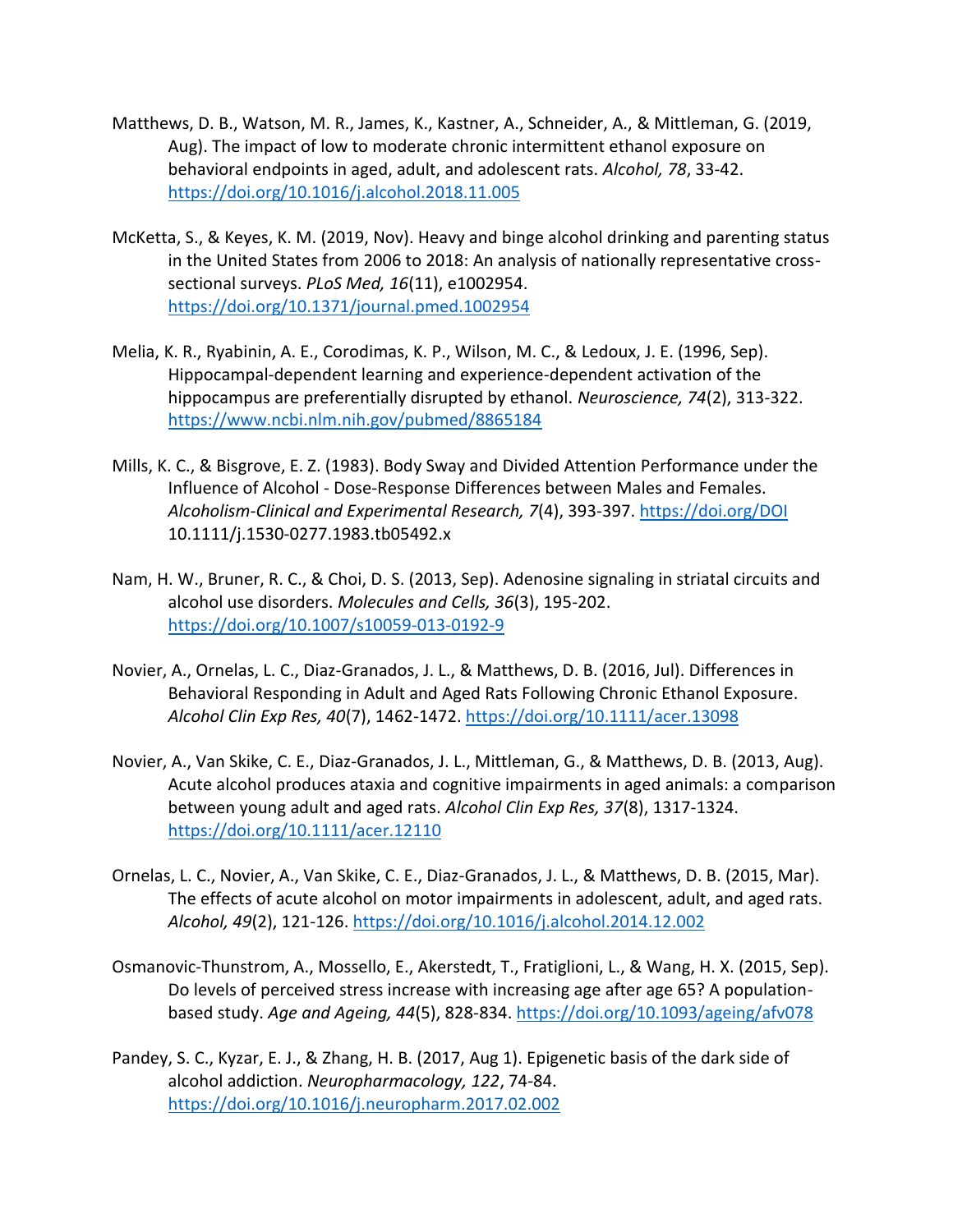- Perkins, A. E., Vore, A. S., Lovelock, D., Varlinskaya, E., & Deak, T. (2018, Dec). Late aging alters behavioral sensitivity to ethanol in a sex-specific manner in Fischer 344 rats. *Pharmacol Biochem Behav, 175*, 1-9[. https://doi.org/10.1016/j.pbb.2018.07.012](https://doi.org/10.1016/j.pbb.2018.07.012)
- Pohorecky, L. A. (1981). The Interaction of Alcohol and Stress a Review. *Neuroscience and Biobehavioral Reviews, 5*(2), 209-229.<https://doi.org/Doi> 10.1016/0149- 7634(81)90003-8
- Rabinowitz, A., Cohen, S. J., Finn, D. A., & Stackman, R. W. (2014, Jul). The neurosteroid allopregnanolone impairs object memory and contextual fear memory in male C57BL/6J mice. *Hormones and Behavior, 66*(2), 238-246. <https://doi.org/10.1016/j.yhbeh.2014.05.005>
- Ristuccia, R. C., Hernandez, M., Wilmouth, C. E., & Spear, L. P. (2007, Apr). Differential expression of ethanol-induced hypothermia in adolescent and adult rats induced by pretest familiarization to the handling/injection procedure. *Alcohol Clin Exp Res, 31*(4), 575-581.<https://doi.org/10.1111/j.1530-0277.2007.00341.x>
- Rustay, N. R., Wahlsten, D., & Crabbe, J. C. (2003, Mar 4). Assessment of genetic susceptibility to ethanol intoxication in mice. *Proceedings of the National Academy of Sciences of the United States of America, 100*(5), 2917-2922.<https://doi.org/10.1073/pnas.0437273100>
- Sacks, J., Gonzales, K., Bouchery, E., Tomedi, L., & Brewer, R. D. (2015). 2010 National and State Costs of Excessive Alcohol Consumption. *American Journal of Preventative Medicine, 49*(5), 73-79. [https://doi.org/http://dx.doi.org/10.1016/j.amepre.2015.05.031](https://doi.org/http:/dx.doi.org/10.1016/j.amepre.2015.05.031)
- Schwarzinger, M., Pollock, B. G., Hasan, O. S. M., Dufouil, C., Rehm, J., & QalyDays Study, G. (2018, Mar). Contribution of alcohol use disorders to the burden of dementia in France 2008-13: a nationwide retrospective cohort study. *Lancet Public Health, 3*(3), e124 e132. [https://doi.org/10.1016/S2468-2667\(18\)30022-7](https://doi.org/10.1016/S2468-2667(18)30022-7)
- Silveri, M. M., & Spear, L. P. (2000, Jan). Ontogeny of ethanol elimination and ethanol-induced hypothermia. *Alcohol, 20*(1), 45-53. [https://doi.org/10.1016/s0741-8329\(99\)00055-5](https://doi.org/10.1016/s0741-8329(99)00055-5)
- Spear, L., & Varlinskaya, E. (2005). Adolescence. Alcohol sensitivity, tolerance, and intake. *Recent Dev Alcohol, 17*, 143-159.
- Spear, L. P. (2018, Jul). Effects of adolescent alcohol consumption on the brain and behaviour (vol 19, pg 197, 2018). *Nature Reviews Neuroscience, 19*(7), 439-439. <https://doi.org/10.1038/s41583-018-0007-2>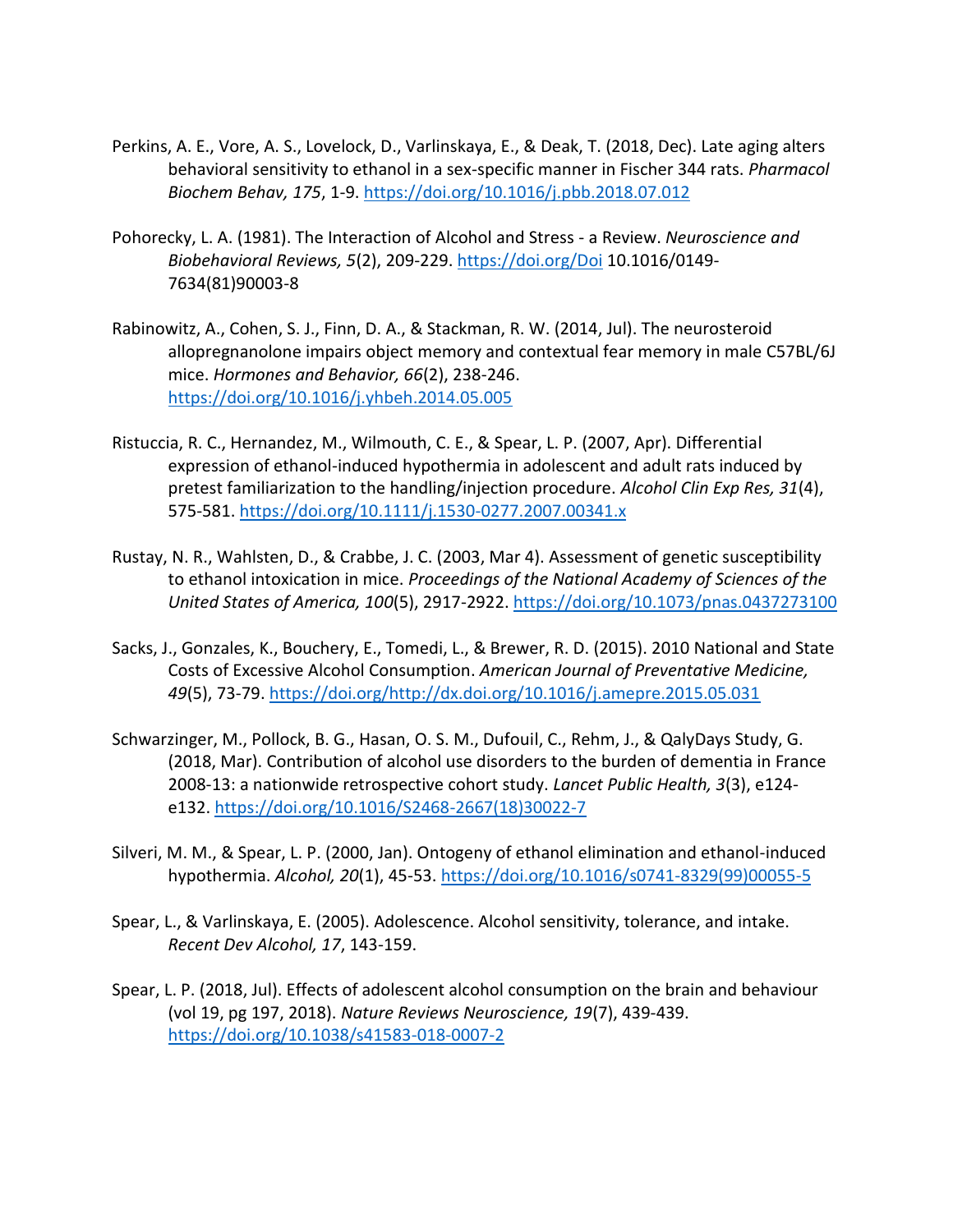Tampi, R. R., Tampi, D. J., & Durning, M. (2015, Apr 24). Substance use disorders in late life: A review of current evidence. *Healthy Aging Research, 4*. <Go to ISI>://WOS:000373688000001

The World Health Organization, Alcohol Fact Sheet, 2018.

The World Population Prospects, 2015.

Tokunaga, S., McDaniel, J. R., Morrow, A. L., & Matthews, D. B. (2003, Mar 28). Effect of acute ethanol administration and acute allopregnanolone administration on spontaneous hippocampal pyramidal cell neural activity. *Brain Res, 967*(1-2), 273-280. <https://www.ncbi.nlm.nih.gov/pubmed/12650988>

US Department of Health and Human Services, 2019.

- Van Skike, C. E., Botta, P., Chin, V. S., Tokunaga, S., McDaniel, J. M., Venard, J., Diaz-Granados, J. L., Valenzuela, C. F., & Matthews, D. B. (2010, Dec). Behavioral effects of ethanol in cerebellum are age dependent: potential system and molecular mechanisms. *Alcohol Clin Exp Res, 34*(12), 2070-2080[. https://doi.org/10.1111/j.1530-0277.2010.01303.x](https://doi.org/10.1111/j.1530-0277.2010.01303.x)
- Van Skike, C. E., Goodlett, C., & Matthews, D. B. (2019, Apr 11). Acute Alcohol and Cognition: Remembering What It Causes Us to Forget. *Alcohol*. <https://doi.org/10.1016/j.alcohol.2019.03.006>
- Vena, A. A., Zandy, S. L., Cofresi, R. U., & Gonzales, R. A. (2020, Aug). Behavioral, neurobiological, and neurochemical mechanisms of ethanol self-administration: A translational review. *Pharmacology & Therapeutics, 212*.<https://doi.org/ARTN> 107573 10.1016/j.pharmthera.2020.107573
- Ward, M. E., & Cowley, A. R. (1999, Dec). Hypothermia: A natural cause of death. *American Journal of Forensic Medicine and Pathology, 20*(4), 383-386.<https://doi.org/Doi> 10.1097/00000433-199912000-00014
- Watson, M. R., James, K., Mittleman, G., & Matthews, D. B. (2020, Feb). Impact of acute ethanol exposure on body temperatures in aged, adult and adolescent male rats. *Alcohol, 82*, 81-89[. https://doi.org/10.1016/j.alcohol.2019.08.001](https://doi.org/10.1016/j.alcohol.2019.08.001)
- Weitemier, A. Z., & Ryabinin, A. E. (2003). Alcohol-induced memory impairment in trace fear conditioning: A hippocampus-specific effect. *Hippocampus, 13*(3), 305-315. <https://doi.org/10.1002/hipo.10063>
- White, A. M., & Best, P. J. (2000, Sep 8). Effects of ethanol on hippocampal place-cell and interneuron activity. *Brain Research, 876*(1-2), 154-165[. https://doi.org/Doi](https://doi.org/Doi) 10.1016/S0006-8993(00)02629-9